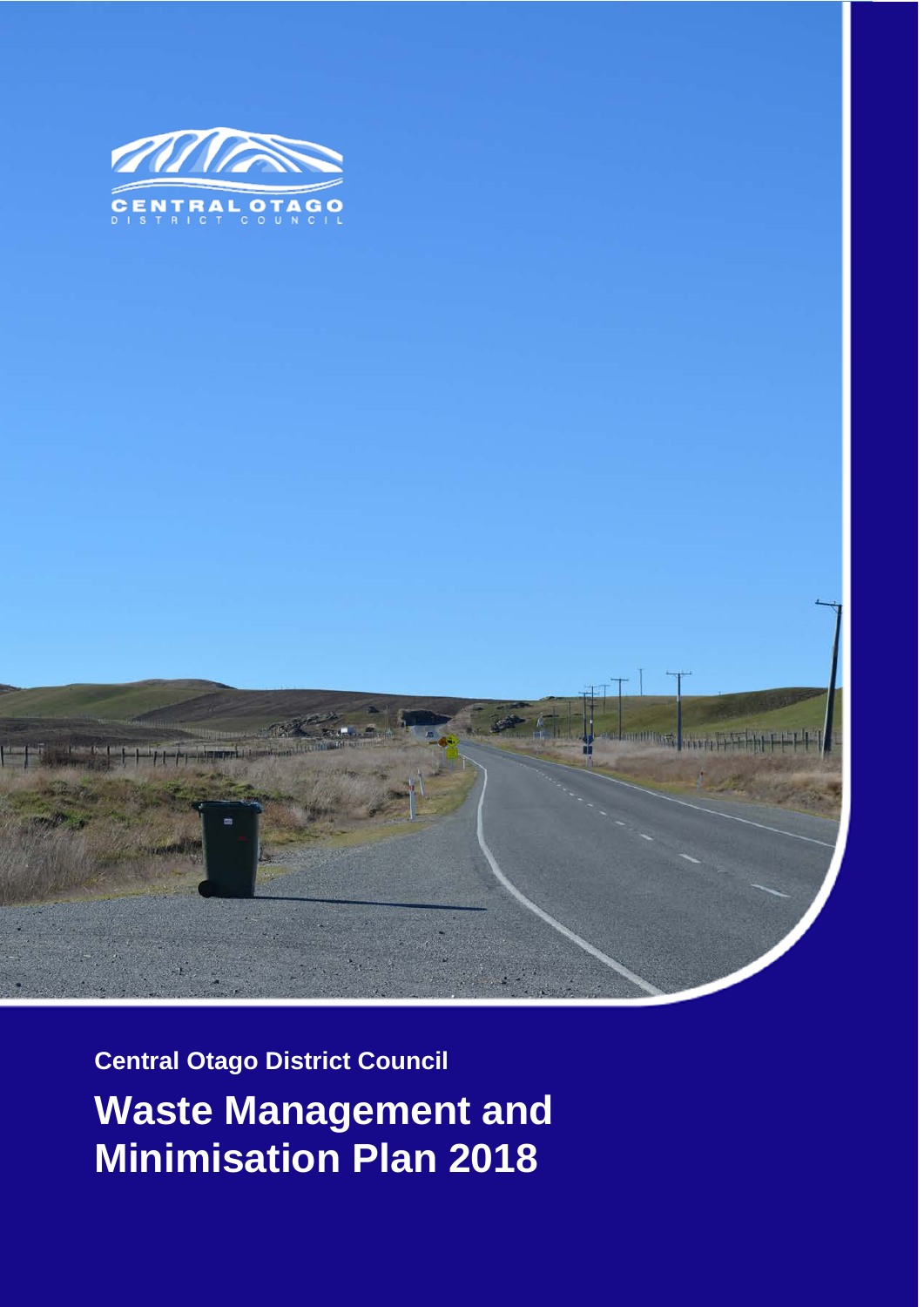Prepared by

Central Otago District Council 1 Dunorling Street Alexandra New Zealand

Telephone 03 440 0056

[www.codc.govt.nz](http://www.codc.govt.nz/)

Adopted by Council 27 June 2018

Central Otago District Council, 1 Dunorling Street, PO Box 122, Alexandra P (03) 440 0056 | F (03) 448 9196 | E info@codc.govt.nz | W www.codc.govt.nz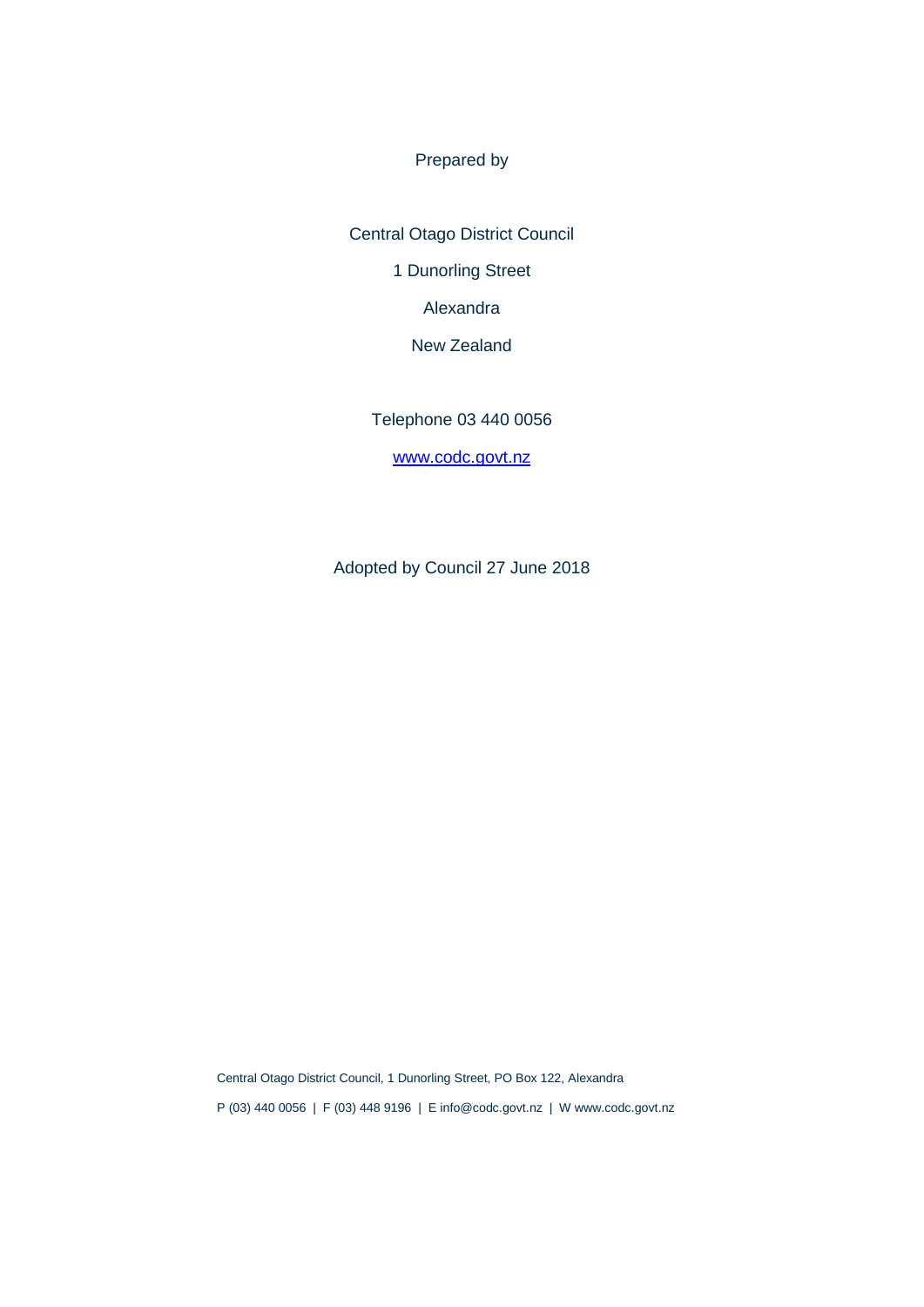## **Contents**

| 1.0 |                                                                                      |  |
|-----|--------------------------------------------------------------------------------------|--|
| 2.0 |                                                                                      |  |
| 2.1 |                                                                                      |  |
| 2.2 |                                                                                      |  |
| 3.0 |                                                                                      |  |
| 3.1 | Overview of existing waste management and minimisation infrastructure and services 4 |  |
| 3.2 |                                                                                      |  |
| 3.3 | Summary of waste flows, the volume and composition of waste and diverted materials 7 |  |
| 3.4 |                                                                                      |  |
| 3.5 |                                                                                      |  |
| 4.0 |                                                                                      |  |
| 4.1 |                                                                                      |  |
| 4.2 |                                                                                      |  |
| 5.0 | Proposed methods for achieving effective and efficient waste management and          |  |
| 5.1 |                                                                                      |  |
| 5.2 |                                                                                      |  |
| 5.3 |                                                                                      |  |
|     |                                                                                      |  |
| 1.0 |                                                                                      |  |
| 1.1 |                                                                                      |  |
| 2.0 |                                                                                      |  |
| 2.1 |                                                                                      |  |
| 2.2 |                                                                                      |  |
| 2.3 |                                                                                      |  |
| 3.0 |                                                                                      |  |
| 3.1 |                                                                                      |  |
| 4.0 |                                                                                      |  |
|     |                                                                                      |  |
|     |                                                                                      |  |
|     |                                                                                      |  |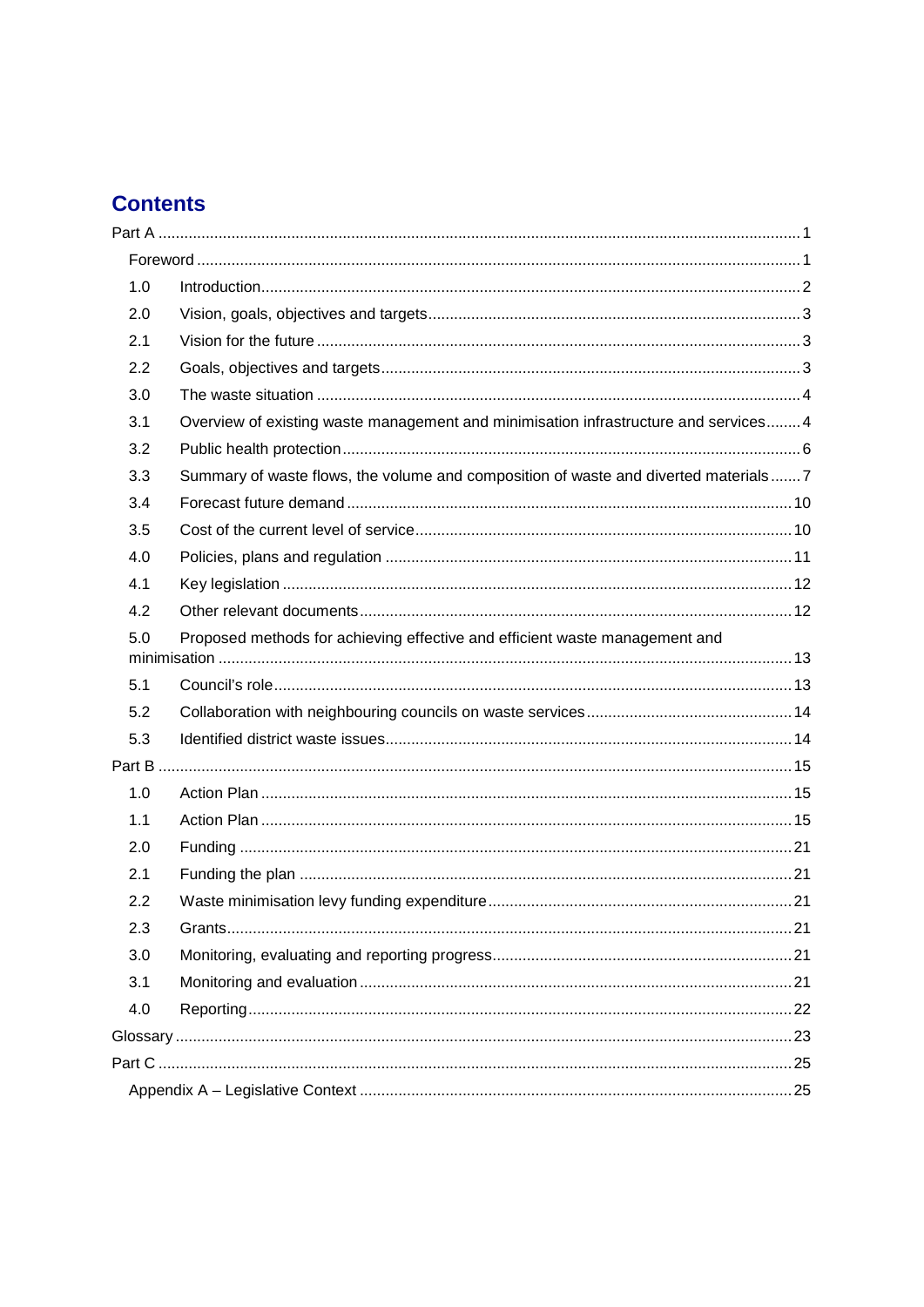## **Tables**

| Table 4 Summary of District specific issues and preferred option to respond to each issue  15 |  |
|-----------------------------------------------------------------------------------------------|--|
| Table 5 Proposed WMMP Action Plan (condensed) – showing both existing and new actions20       |  |

## **Figures**

| Figure 1 Source and Destination of Waste and Diverted Materials managed by the Council7 |  |
|-----------------------------------------------------------------------------------------|--|
|                                                                                         |  |
|                                                                                         |  |
|                                                                                         |  |
|                                                                                         |  |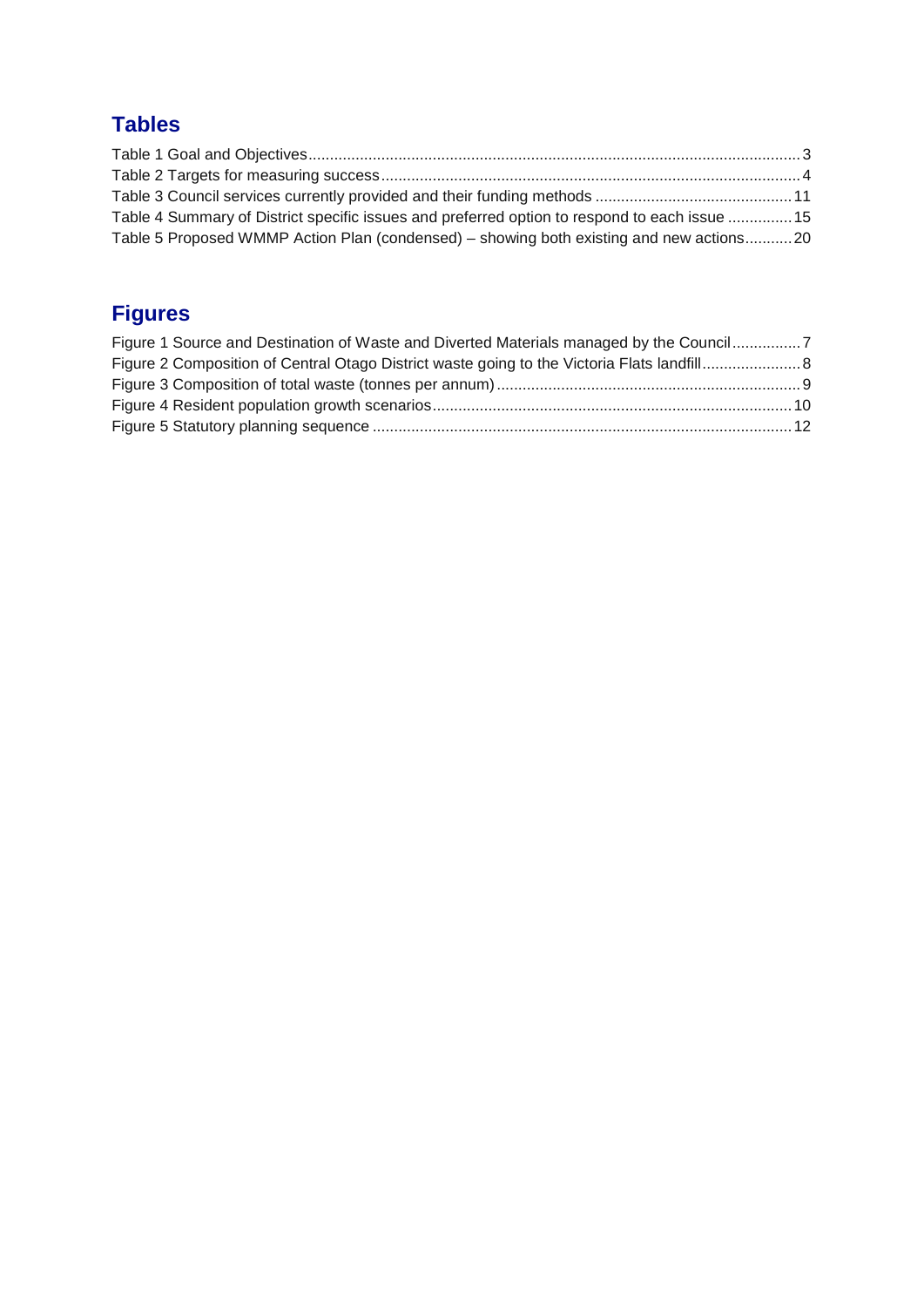# <span id="page-4-0"></span>**Part A**

## <span id="page-4-1"></span>**Foreword**

The Central Otago district is experiencing unprecedented population and economic growth that is placing greater pressure on the district and its resources.

The Central Otago District Council recognises the need to move towards a more sustainable community and environment. We must act to position ourselves as a sustainable community and work toward lessening and managing all of our impacts on our environmental, social, cultural and economic wellbeing.

Feedback from our community has reinforced the importance of wise resource use and the need to minimise the amount of waste we generate.

Working together, Council and the community can lessen our impact on the environment and achieve more effective and efficient waste management in the district.



The Waste Minimisation and Management Plan 2018 has been prepared with our goals and vision around sustainability in mind. The 2018 plan builds on the work done since our first plan was prepared in 2012. The 2018 plan refocuses Council's efforts reducing the amount of, and the harmful effects of waste in our community.

In addition to the actions Council can take in our community, we will continue to advocate at a national level for policy and legislation change that support the reduction of waste.

We welcome comments and views on the plan from all parts of our community. I encourage you to provide your feedback.

Tim Cadogan

Central Otago Mayor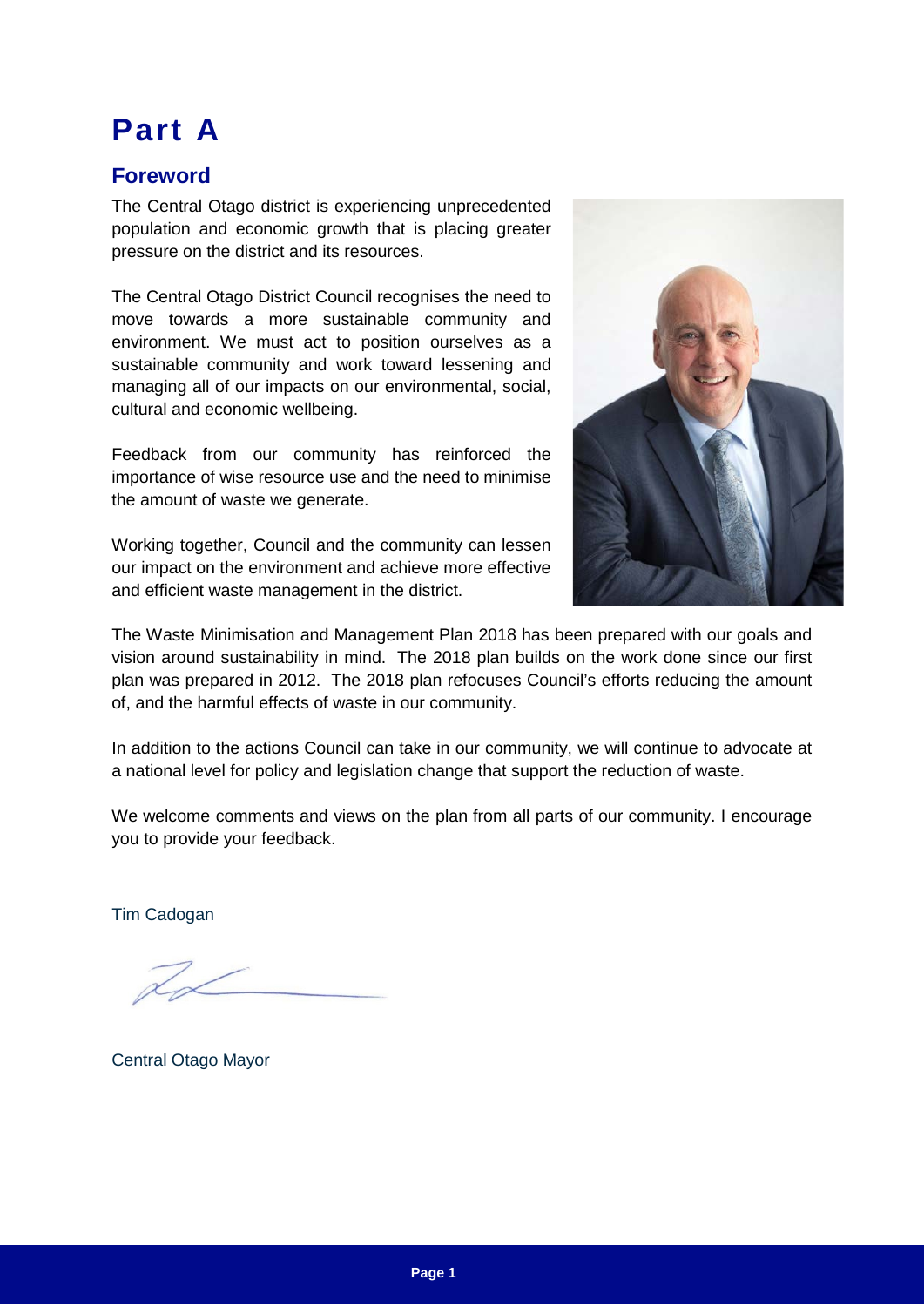## <span id="page-5-0"></span>**1.0 Introduction**

Central Otago District Council (Council) has a statutory responsibility under section 42 of the Waste Minimisation Act 2008 (the Act) to "promote effective and efficient waste minimisation" within the Central Otago district. In order to do this, the Council is required to adopt a Waste Management and Minimisation Plan (WMMP) under section 43 of the Act.

This WWMP is a guiding document that identifies Central Otago's vision, goals, objectives, targets and methods for achieving efficient and effective waste management and minimisation. It also provides information on how Council intends to fund the activities of the WMMP over the next six years.

In addition to the legislative framework in which this WMMP has been developed, it has also been developed in the context of the New Zealand Waste Strategy 2010 (NZWS) and its two goals of:

- Goal 1: reducing the harmful effects of waste
- Goal 2: improving the efficiency of resource use

This WMMP should also be read in association with Council's Waste Assessment (WA). With the exception of the vision, goals, objectives and targets, those matters covered in detail in the WA are not repeated in full in this WMMP, but are summarised where appropriate.

This WMMP covers solid waste generated in the district including sludge from wastewater treatment plants, which is taken to AB Lime's landfill in Southland. Alternative options for the treatment and disposal of sludge are currently being investigated and Council is looking to join Queenstown Lakes District Council in a vermicomposting trial at the Victoria Flats landfill. In developing the Plan to address solid waste in the district the Council has considered the waste minimisation hierarchy of reduce, reuse, recycle, and recover, treatment and disposal.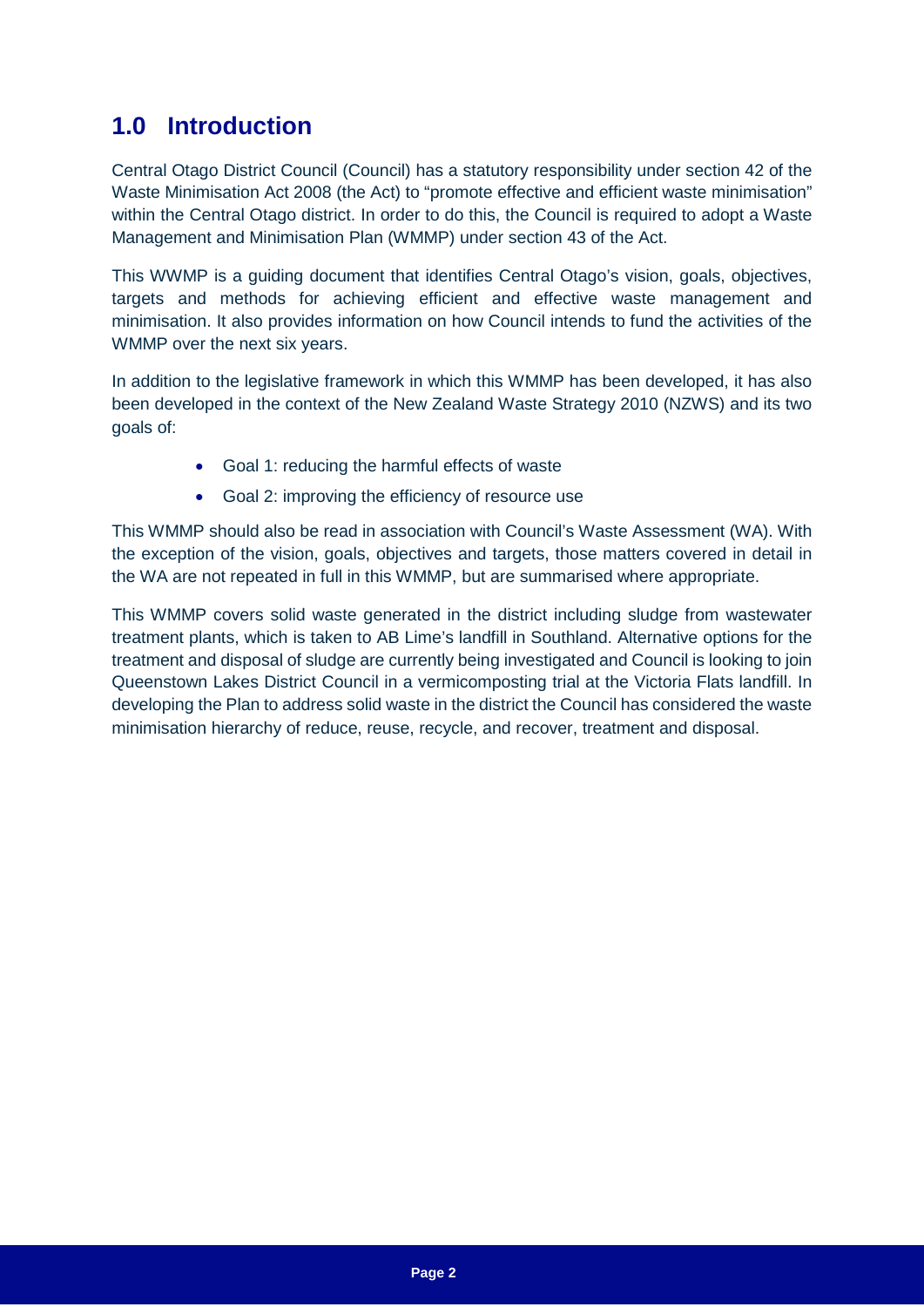## <span id="page-6-0"></span>**2.0 Vision, goals, objectives and targets**

Working together, Council and the community can achieve more effective and efficient waste management and minimisation in the district. Council is proposing the following vision, goals, objectives and targets. Taken together these form the strategy for Council's WMMP.

### <span id="page-6-1"></span>**2.1 Vision for the future**

Our vision for the future is:

**"Towards zero waste and a sustainable Central Otago"**

### <span id="page-6-2"></span>**2.2 Goals, objectives and targets**

#### **Goals**

The goals that we will use are those from the New Zealand Waste Strategy:

- improving the efficiency of resource use
- reducing harmful effects of waste

#### **Our objectives**

Our objectives to meet our goals are:

| <b>Goals</b>                                                  | <b>Objectives:</b>                                                                                                             |
|---------------------------------------------------------------|--------------------------------------------------------------------------------------------------------------------------------|
| Goal 1:<br><b>Improving the Efficiency</b><br>of Resource Use | Provide opportunities to minimise<br>1.<br>waste<br>through reduction, reuse, recycling<br>and<br>recovery (in priority order) |
|                                                               | 2.<br>Educate producers and consumers about<br>options and responsibilities                                                    |
| Goal 2:<br><b>Reducing Harmful Effects</b><br>of Waste        | 3.<br>Avoid or mitigate any adverse effects on public<br>health or the environment.                                            |
|                                                               | Provide cost-effective and safe waste services<br>$\mathbf{4}$ .                                                               |
|                                                               | 5.<br>Engage with the community on Council's<br>progress                                                                       |

<span id="page-6-3"></span>**Table 1 Goal and Objectives**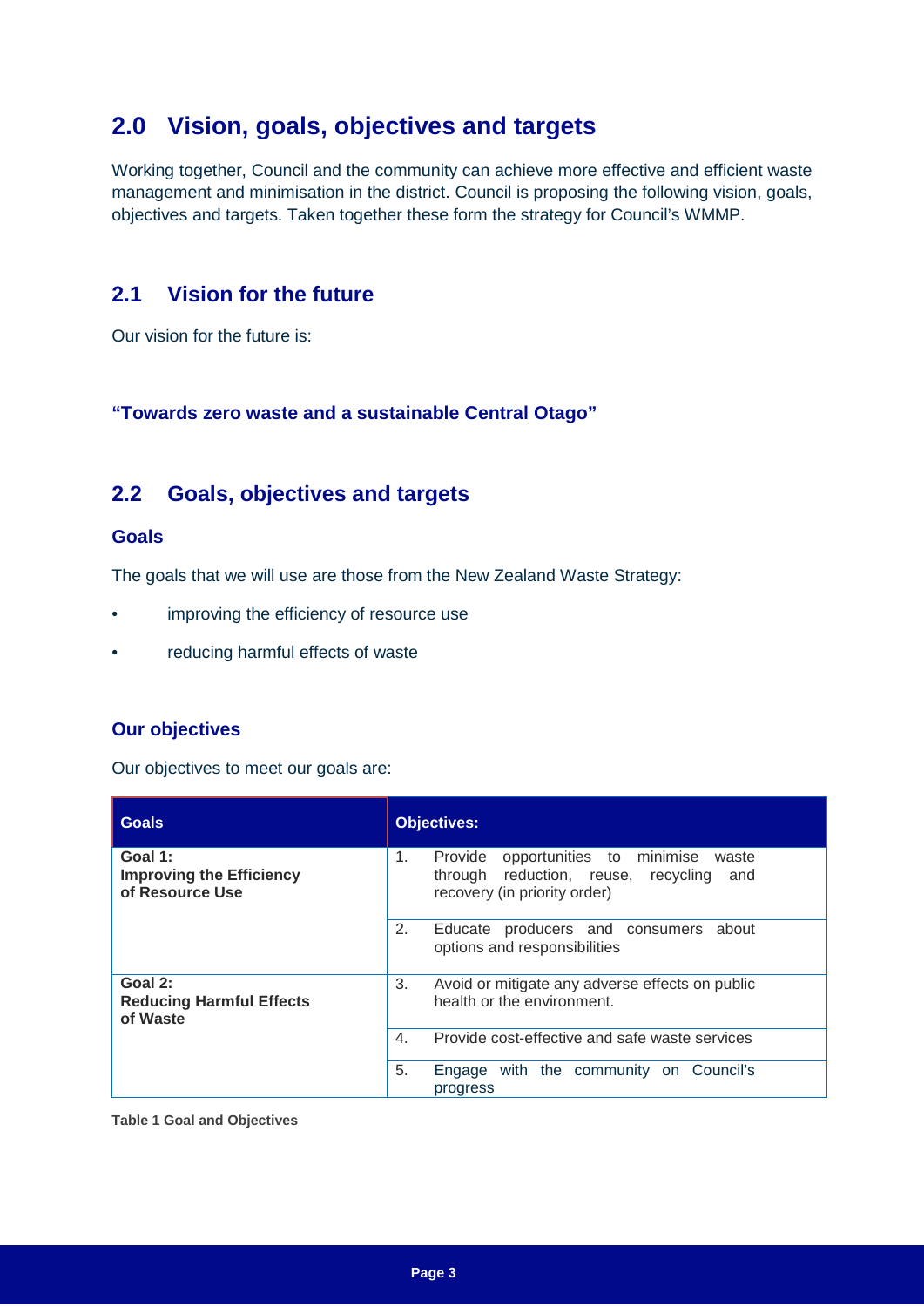#### **Our targets**

Council has a number of targets for measuring progress towards our vision of zero waste as well as community outcomes of a sustainable environment and safe and healthy community.

| How we measure success                                                                                                      | <b>Our targets</b>                                                                                                                                               |
|-----------------------------------------------------------------------------------------------------------------------------|------------------------------------------------------------------------------------------------------------------------------------------------------------------|
| Total quantity of waste to<br>landfill*                                                                                     | Incremental year on year reduction from 9,700<br>tonnes per year                                                                                                 |
| <b>Total amount recycled</b>                                                                                                | Incremental year on year increase in tonnes per<br>year from 2,000 tonnes per year                                                                               |
| Percentage of residents<br>that are satisfied with the<br>execution of the waste<br>management and<br>minimisation services | To improve customer satisfaction with Council's<br>waste management and minimisation services to<br>90% (as measured by the annual residents'<br>opinion survey) |
| * Does not include biosolids                                                                                                |                                                                                                                                                                  |

<span id="page-7-2"></span>**Table 2 Targets for measuring success**

## <span id="page-7-0"></span>**3.0 The waste situation**

## <span id="page-7-1"></span>**3.1 Overview of existing waste management and minimisation infrastructure and services**

A summary of the current services provided by Council and non-Council providers is outlined below. For a detailed description of Council and non-Council solid waste services, refer to Part 1 and Appendix 1 of the Waste Assessment.

#### **Services provided by Council**

Council provides a range of waste collection, recycling, recovery, processing and disposal services and facilities in the district that are funded through targeted rates, user fees and charges.

Council waste services and facilities include:

- Kerbside collection services for Alexandra, Cromwell, Bannockburn, Pisa Moorings, Omakau, Ophir, Bridge Hill, Clyde, Fruitlands, Teviot Valley, Ranfurly, Naseby
	- Two-weekly 240L wheelie bin for refuse
	- Four-weekly 240L wheelie bin for mixed recyclables
	- Four-weekly 240L wheelie bin for glass recyclables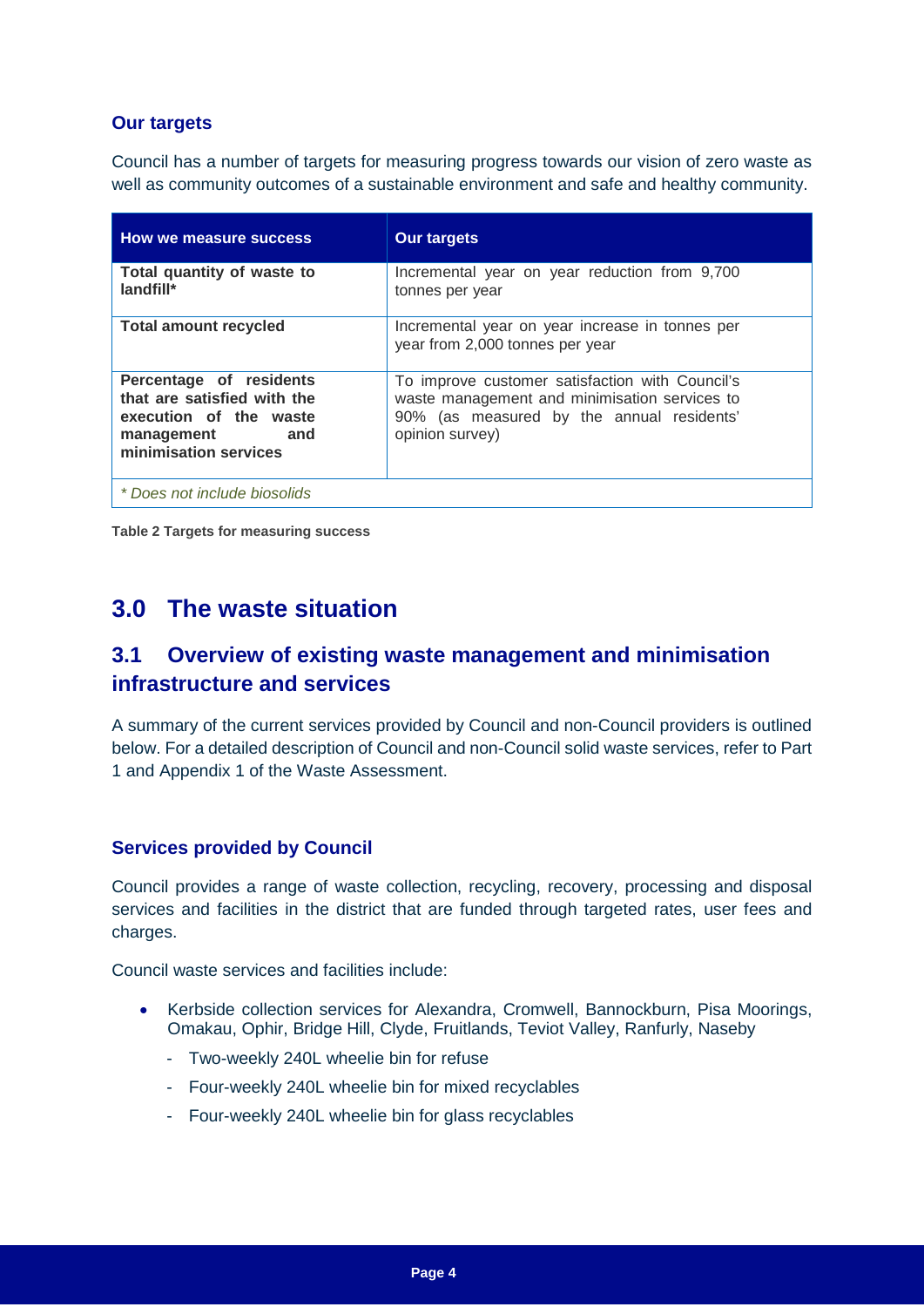- Recycling drop off facilities are provided at:
	- Alexandra, Cromwell, Omakau, Oturehau, Patearoa, Ranfurly, Roxburgh, and Tarras
- Transfer stations are provided at:
	- Alexandra, Cromwell, Ranfurly and Roxburgh
- Greenwaste drop-off facilities at transfer stations and Millers Flat drop-off point.
	- Greenwaste from Alexandra and Cromwell Transfer Stations is mulched and the product used on site for closed landfill remediation and on Council parks and reserves
- Cleanfill and hardfill is accepted at Alexandra, Cromwell transfer stations and the Ranfurly site (but are unable to take commercial quantities)
- Waste minimisation education/initiatives and programmes including:
	- Collaboration with the Rural Education Activities Programme (REAP)
	- Home composting workshops
	- Love Food Hate Waste
	- The Nappy Lady
	- Enviroschools programme
	- Sustainable Living Programme
	- MAD4CO (Making a Difference for Central Otago)
	- Providing information on Council's website, e.g. Waste Management and Minimisation Plan
- No hazardous waste disposal services are provided by Council.

Council does not operate its own landfill. Residual waste is sent to the Victoria Flats landfill in Queenstown Lakes District. Council has an agreement with Queenstown Lakes District Council (QLDC) to access the landfill until 2029. Council does however manage fifteen closed landfills which are monitored in accordance with their consents and an annual report provided to the Otago Regional Council.

#### **Non-council provided services and facilities**

- Private companies continue to provide user pays services to meet additional requirements of the community. There are commercial waste service providers operating in the district providing the following services:
- Residential refuse collection using 120L-240L bins to approximately 250 predominantly rural properties supplementing services outside the council collection boundary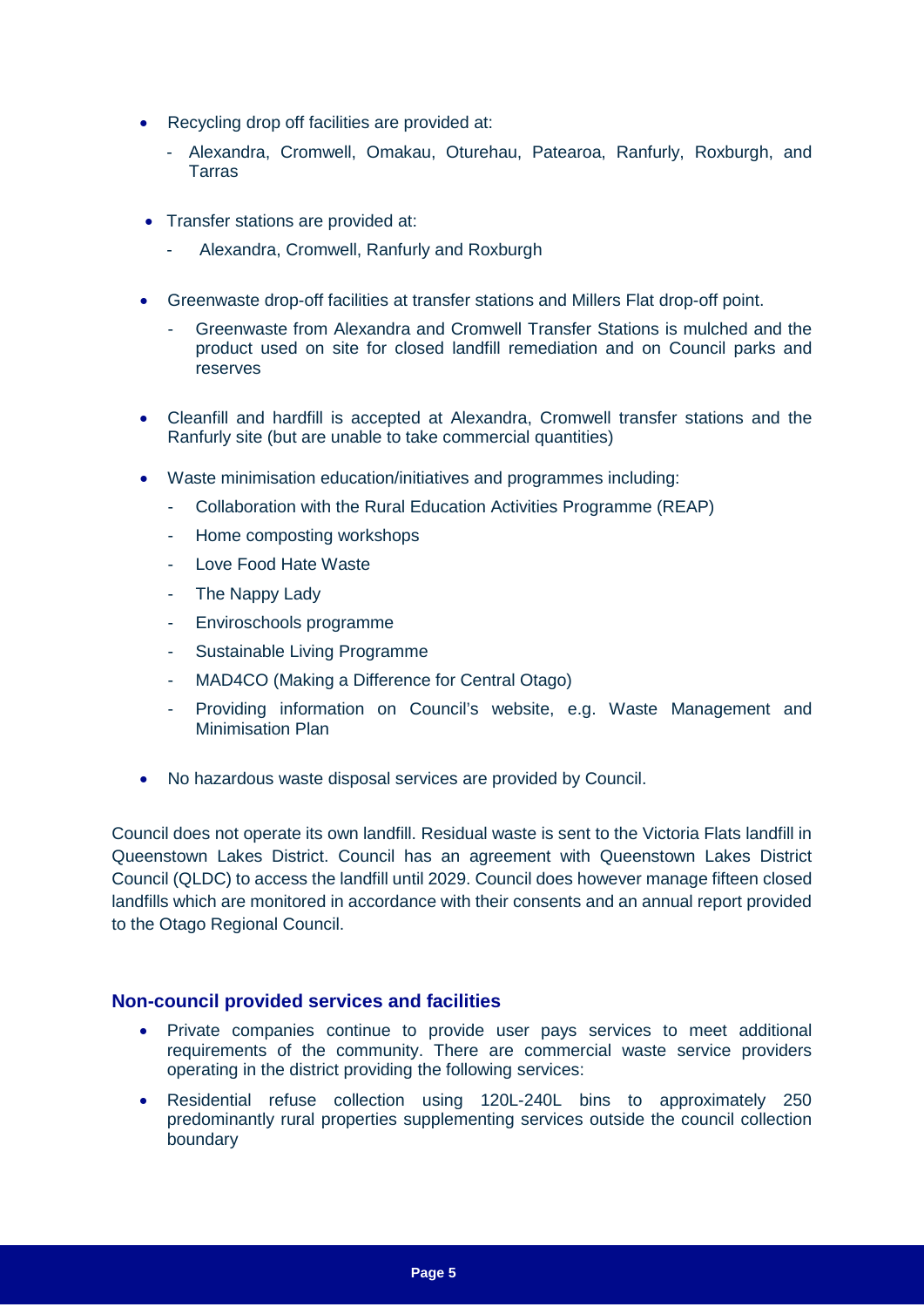- Commercial refuse collection
- Commercial organic material recovery
- Hazardous waste collection and disposal
- **Recycling**
- Greenwaste bins
- Wanaka Wastebusters (trading as Alexandra Wastebusters) provide a number of services including a reuse shop, metals and e-waste processing, commercial recycling, events recycling
- Smart Environment Ltd.'s Wakatipu Recycling Centre located in Queenstown processes Central Otago District Council's recyclables accepted through its kerbside collections and transfer station network.

### <span id="page-9-0"></span>**3.2 Public health protection**

The range of public and private waste services in the Central Otago District and Otago Region ensures public health will be adequately protected in the future. Central Otago has access to the Victoria Flats landfill in the Queenstown Lakes District Council area. The landfill's consent expires in 2029 but the site has capacity to accept waste beyond this date. The community has adequate access to council or privately-owned drop-off and collection services for refuse, hazardous waste and litter, but further waste minimisation is achievable as outlined in this Plan. This Plan proposes services for better waste minimisation.

In its feedback on the Central Otago District Council Waste Assessment, the Southern District Health Board stated in general terms supportive of the Waste Assessment and the 2018 Waste Minimisation and Management Plan. Specific feedback for the final version of the documents is yet to be provided.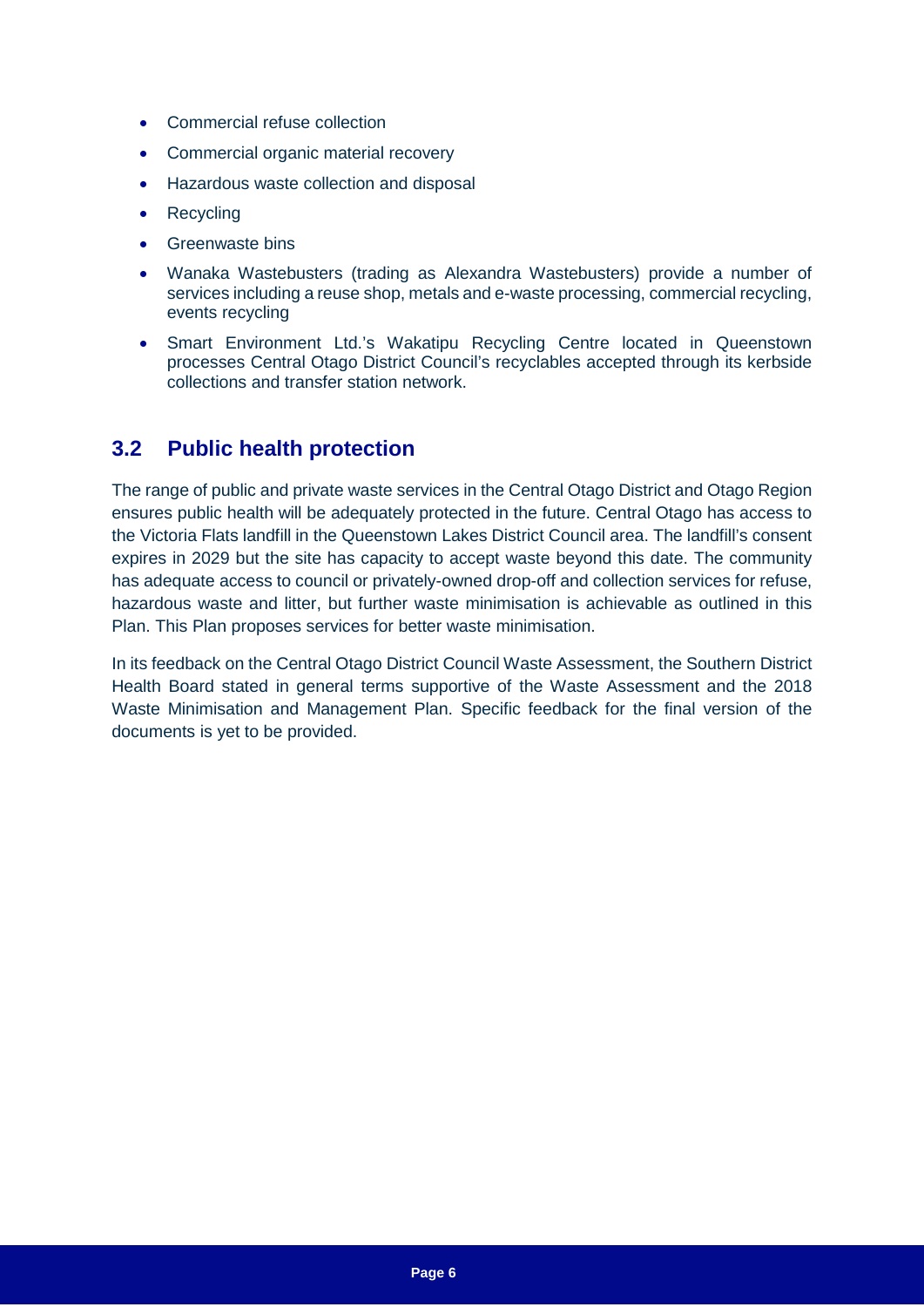## <span id="page-10-0"></span>**3.3 Summary of waste flows, the volume and composition of waste and diverted materials**

Figure 1 below shows waste and diverted material flows managed by the Council through its transfer station and resource recovery network with waste being disposed of at Victoria Flats Landfill in Queenstown Lakes District.



<span id="page-10-1"></span>**Figure 1 Source and Destination of Waste and Diverted Materials managed by the Council**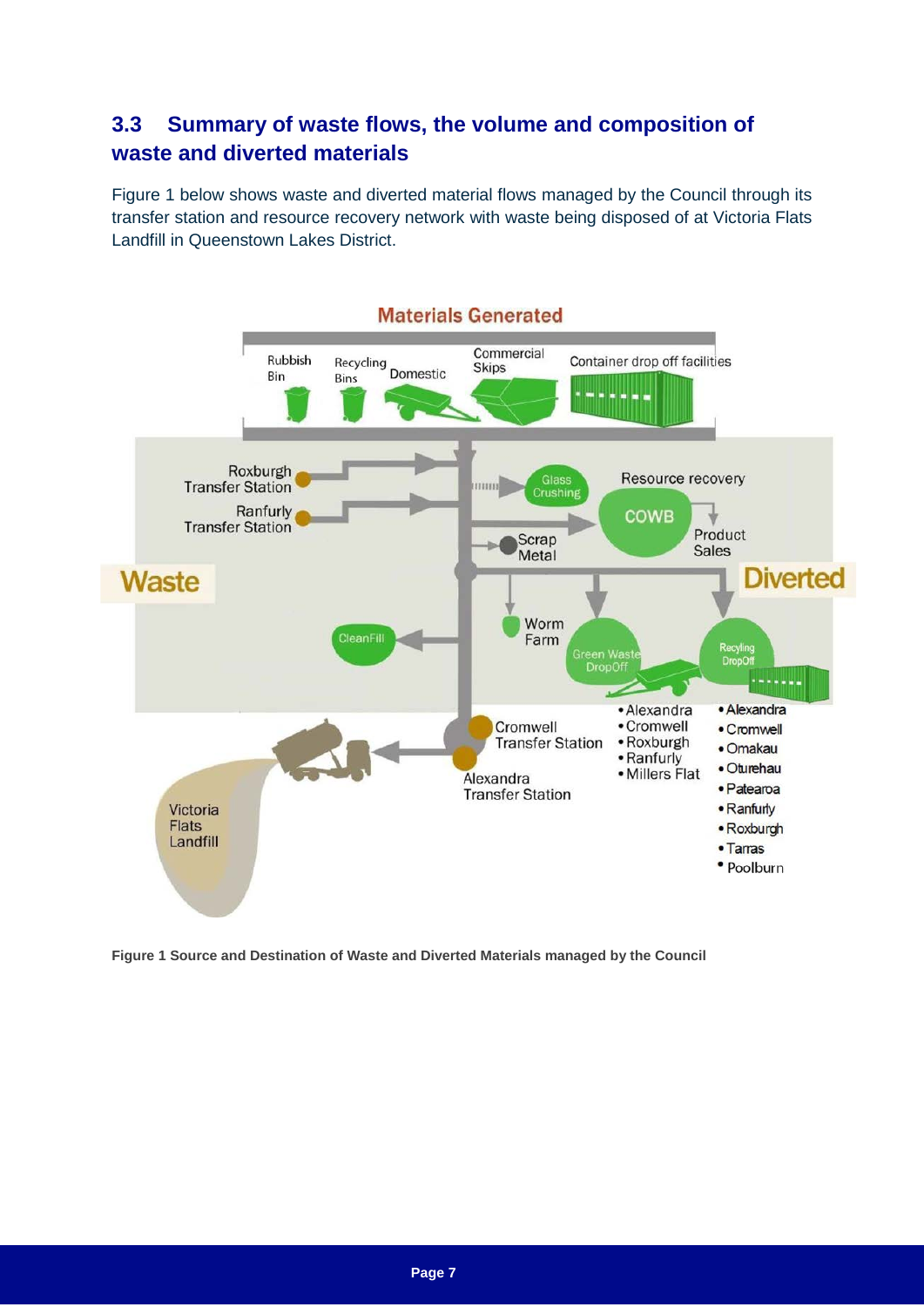The Council is currently sending approximately 8,000 tonnes of refuse to the Victoria Flats landfill. Around 30% of this waste is organic material, 14% paper and 12% plastics. The composition of Central Otago waste going to the Victoria Flats landfill is shown in Figure 2. More detailed information about the district's waste and its composition is provided in the Waste Assessment.



<span id="page-11-0"></span>**Figure 2 Composition of Central Otago District waste going to the Victoria Flats landfill**

A summary of the total waste and total waste per capita in the Central Otago district shown in Figure 3 and Figure 4 below.

Figure 3 shows the total amount (tonnes) of waste generated per annum between 2008 and 2016. Waste going to landfill was relatively static between 2010/2011 and 2013/2014 with a noticeable decrease in 2014/15. The quantitates of recycling and glass have also remained relatively static over the same period with the exception of 2015-16 when Council introduced a kerbside wheelie bin recycling service which resulted in an increase in recyclables, noticeably resulting in more than doubling of the amount of glass recycled. Greenwaste has also remained static since 2012. In 2015/16 there was an increase in the amount of waste being landfilled which aligns with feedback from residential users that the frequency of recycling collection services are not meeting their needs, resulting in an increased amount of recyclable material going to landfill. The increase in construction and demolition waste may be attributed to the recovery of the economy and associated construction boom in the Central Otago district.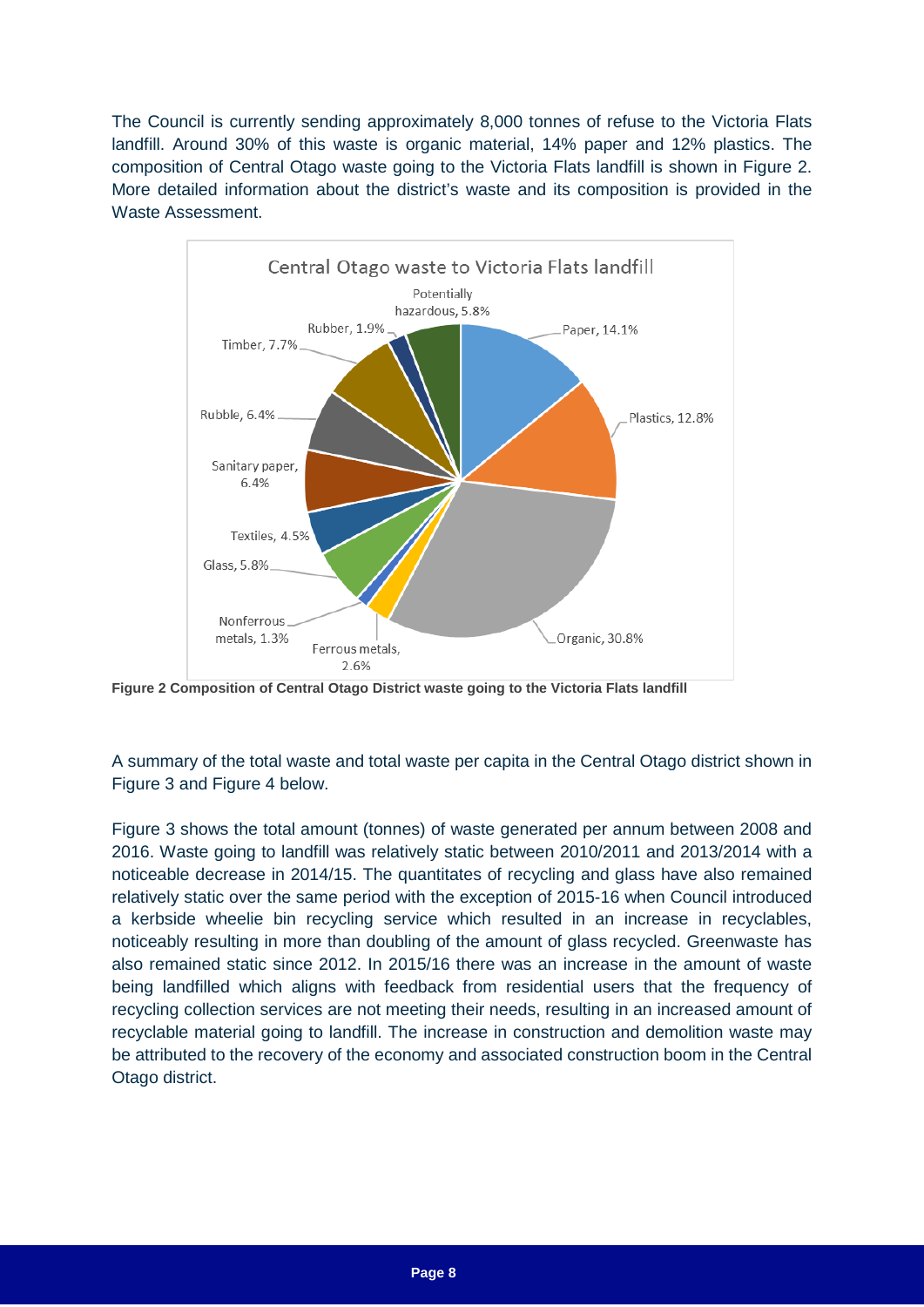

<span id="page-12-0"></span>**Figure 3 Composition of total waste (tonnes per annum)**

#### **Sewage treatment residuals**

The sludge from Central Otago wastewater treatment plants is taken to AB Lime's landfill in Southland. Alternative options for the treatment and disposal of sludge are currently being investigated as a means of dealing with the sludge. Currently Council is looking to join Queenstown Lakes District Council in a vermicomposting trial that commenced at the Victoria Flats landfill in April 2017.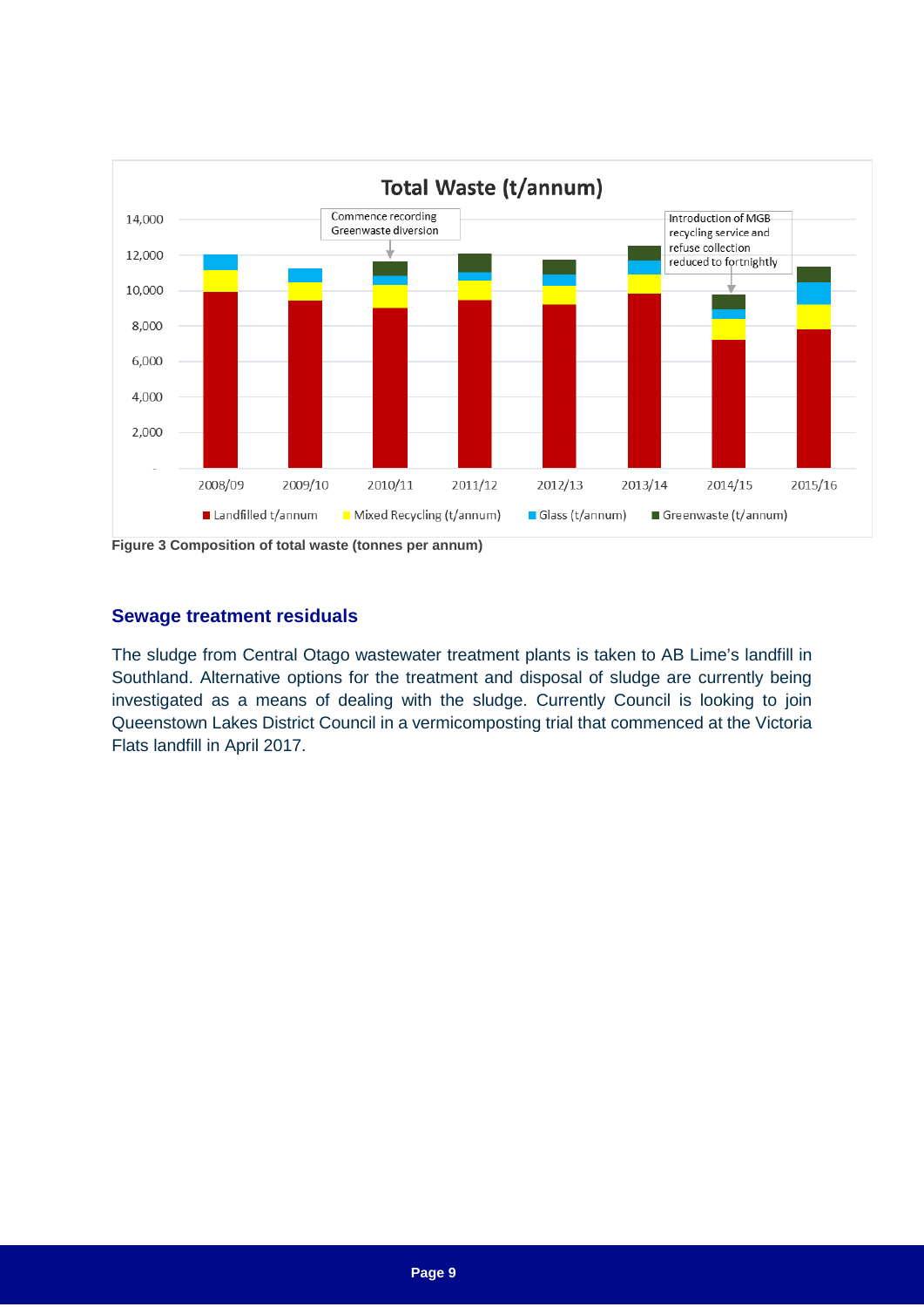### <span id="page-13-0"></span>**3.4 Forecast future demand**

As the population grows, the demand for waste services (collection, landfill and diversion) increases, and additional diversion services will be required to reduce the pressure on the Victoria Flats landfill, Council's transfer stations network, and recycling processing facilities in Queenstown Lakes District.

Population changes will have an impact on the demand for waste services in the district. In forecasting demand, Council's assessment is based on Rationale's growth projections 2018- 2048 using a modified growth scenario based on Statistics New Zealand scenarios that is considered to be more accurate at the localised areas compared to the medium growth series shown in Figure 4 below. The usually resident population in 2018 is estimated at 18,500 growing to 21,600 in 2028 and 23,018 by 2048. This population increase is likely to result in an increase in the total number of dwellings from 10,682 (estimated in 2018), rising to 11,912 in 2028 and 13,090 in 2048. This will result in more households requiring servicing.



<span id="page-13-2"></span>

### <span id="page-13-1"></span>**3.5 Cost of the current level of service**

Council provides its waste services and facilities at an annual cost of \$3.75 million. Funding is predominantly provided through rates (general and targeted; 68%), user charges (facility gate fees; 28%) and the rest (4%) from contributions including the national waste disposal levy. On average, ratepayers inside the kerbside serviced areas pay \$301 per household per year in targeted rates (2017/18), while those outside the kerbside serviced areas pay \$55 per household per year.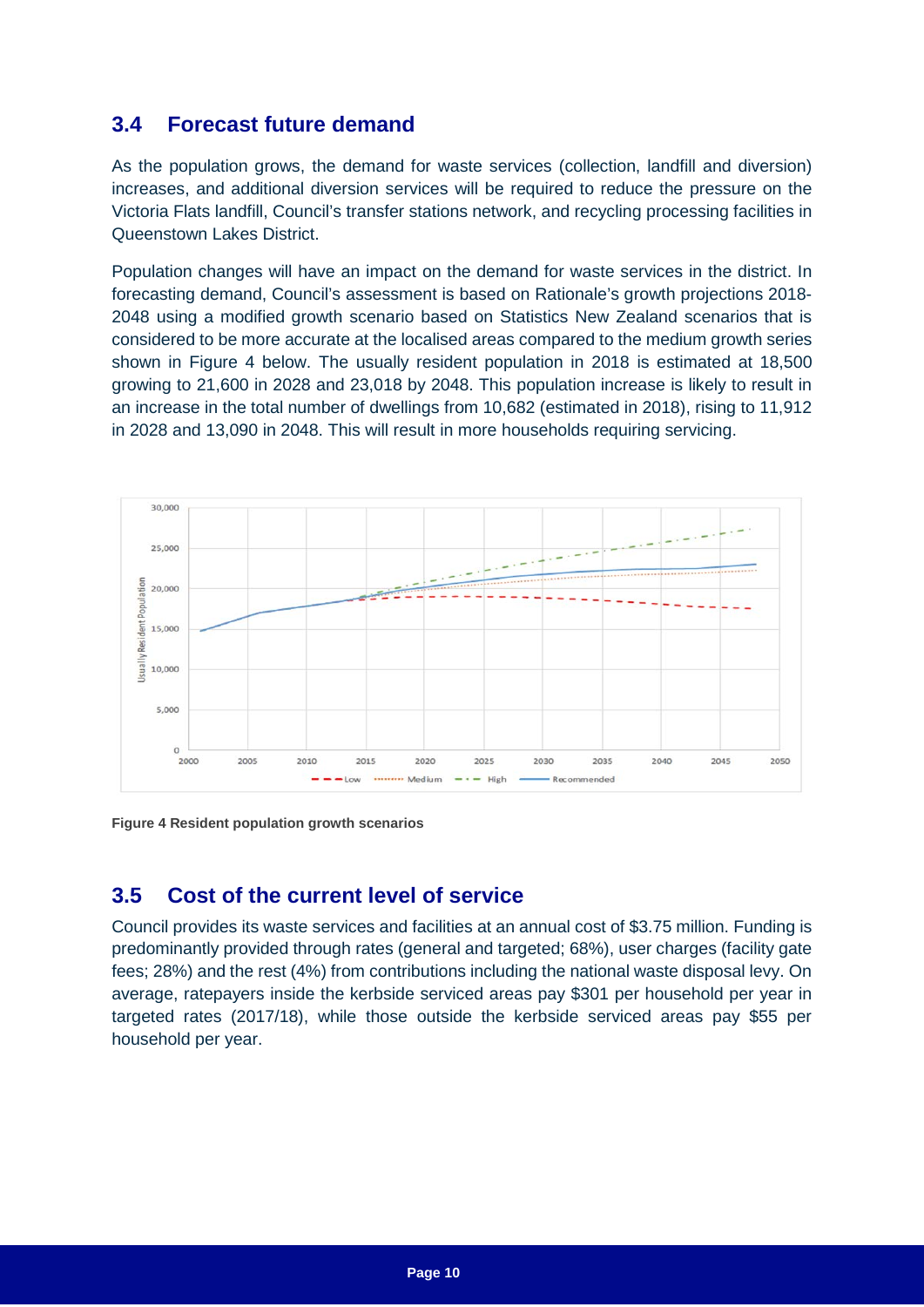Solid waste accounts for approximately 9% of Council's total operating costs. Due to growth, it is anticipated that the current level of service will cost \$4.25 million by 2018/19.

| <b>Council Service</b>                                                                        | <b>Funding Methods</b>      |
|-----------------------------------------------------------------------------------------------|-----------------------------|
| Waste minimisation education and programmes and<br>providing information on Council's website | Waste levy<br>Targeted rate |
| Kerbside collection of waste                                                                  | Targeted rate               |
| Kerbside collection of recycling and supply and service of<br>recycling drop off facilities   | Targeted rate               |
| <b>Transfer stations</b>                                                                      | User charges                |
| Green waste drop-off facilities at transfer stations and<br><b>Millers Flat</b>               | User charges                |
| Litterbin emptying services and removal of illegal dumping                                    | General rate                |
| Cleanfill and hardfill sites                                                                  | User charges                |
| Disposal of sludge from wastewater treatment plants                                           | General rate                |
| Closed landfill monitoring and aftercare                                                      | General rate                |

<span id="page-14-1"></span>**Table 3 Council services currently provided and their funding methods**

## <span id="page-14-0"></span>**4.0 Policies, plans and regulation**

There is a clear legislative and policy framework within which the Council provides waste services and facilities within its district. A summary of the framework and legislation is outlined below, however a full and complete list of the legislation, plans and regulations that create the waste framework within which this WMMP is based, is included in Appendix A.

While the Waste Minimisation Act sets out the legislative requirements regarding waste, the New Zealand Waste Strategy 2010 (NZWS) provides the Government's strategic direction for waste management and minimisation in New Zealand. The goals of this WMMP replicate those from the NZWS.

Local, regional and national plans and policies affect the Council's provision of waste and diverted material services. Primarily, they are requirements under the WMA and the Local Government Act 2002. Figure 5 below illustrates the statutory planning requirements that the Council is required to follow.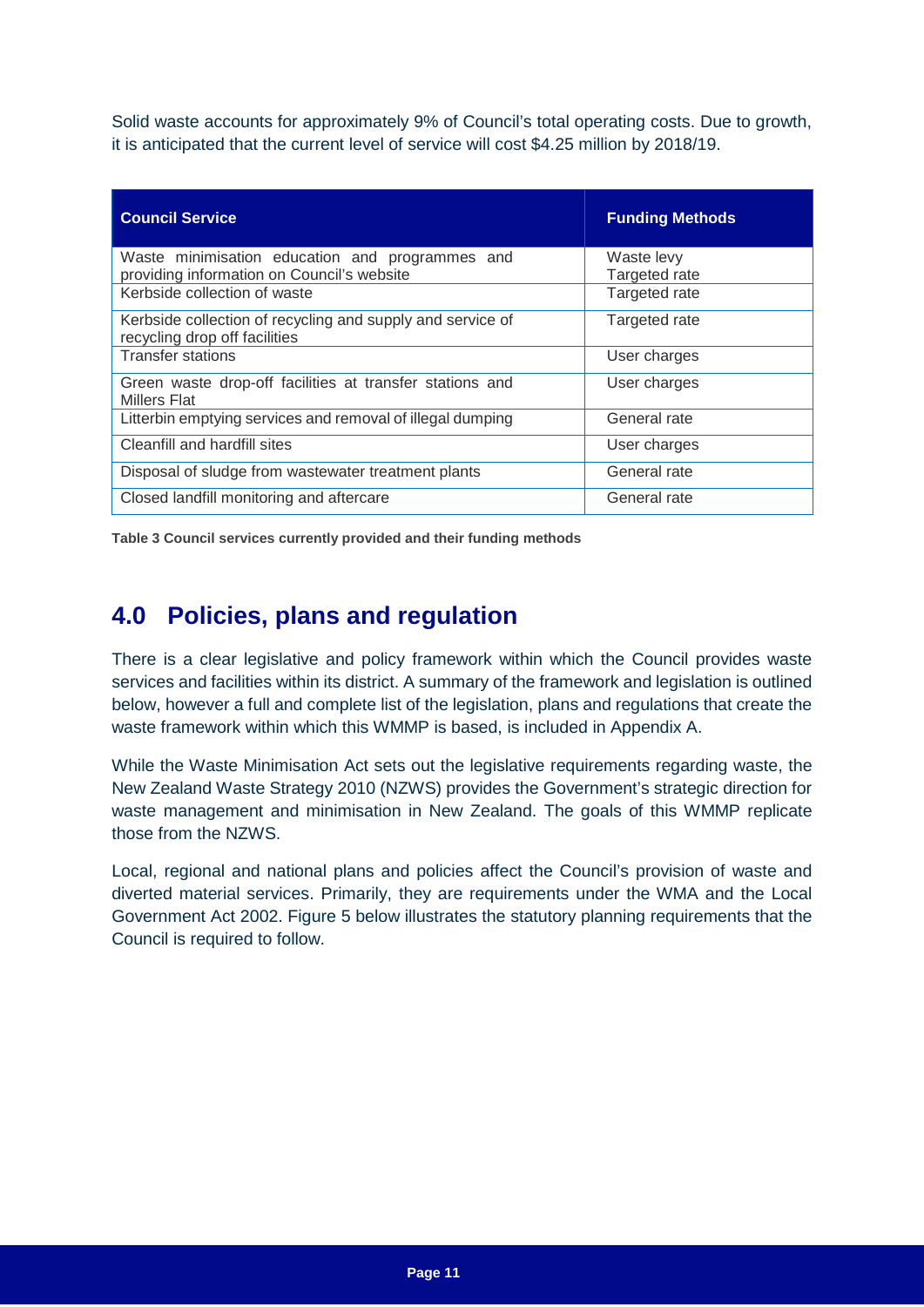

<span id="page-15-2"></span>**Figure 5 Statutory planning sequence**

## <span id="page-15-0"></span>**4.1 Key legislation**

A summary of the key legislation affecting waste is listed below. A more detailed description of this legislation and a list of other related legislation is included in Appendix A:

- Waste Minimisation Act 2008
- Local Government Act 2002
- Resource Management Act 1991
- Climate Change Response Act 2002 (Emissions Trading)
- Litter Act 1979
- Health Act 1956

#### <span id="page-15-1"></span>**4.2 Other relevant documents**

- The Council and Environment Southland have a number of other strategic documents that are integral to waste management, including:
- Otago Regional Policy Statement
- Otago Regional Waste Plan
- Central Otago District Council Long Term Plan 2015-2025 (note the 2018-2028 Plan will be informed by this WMMP)
- Central Otago District Council Solid Waste Asset Management Plan 2012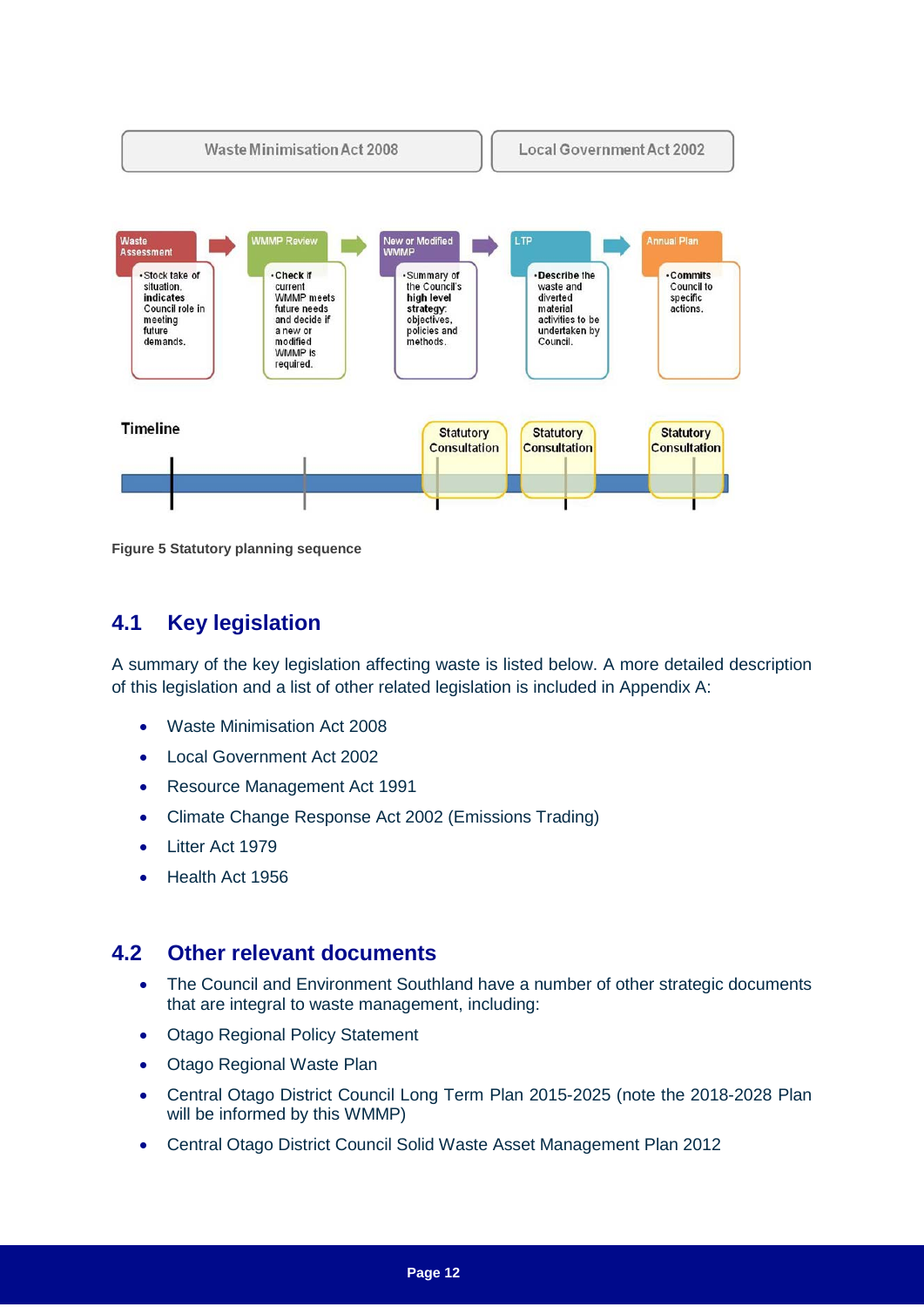## <span id="page-16-0"></span>**5.0 Proposed methods for achieving effective and efficient waste management and minimisation**

## <span id="page-16-1"></span>**5.1 Council's role**

In undertaking this WMMP Council has considered what options are available for it to achieve effective and efficient waste management and minimisation to meet future demands for services and facilities.

The role of the Council includes:

| Service provision       | Providing or facilitating the provision of waste management or waste<br>minimisation service                                                                                                                                                           |  |  |
|-------------------------|--------------------------------------------------------------------------------------------------------------------------------------------------------------------------------------------------------------------------------------------------------|--|--|
| Governance              | Council further investigating demand and the cost effectiveness of<br>services and options to meet demand, either alone or in collaboration<br>with other Council's or private sector parties                                                          |  |  |
| Regulation              | The Council using a legal mechanism to facilitate or promote waste<br>management and waste minimisation e.g. bylaws and District Plan rules                                                                                                            |  |  |
| Community<br>leadership | Providing information and promoting awareness and involvement in<br>waste management and waste minimisation activities                                                                                                                                 |  |  |
| Advocacy                | Promoting actions to address waste reduction and waste management<br>issues which are outside the Council's direct control e.g. advocate for<br>appropriate legislation, standards and guidelines to the Regional<br><b>Council and the Government</b> |  |  |
| Financier               | in initiatives that facilitate waste<br>Investing<br>and<br>management<br>minimisation activities, e.g. grants and subsidies                                                                                                                           |  |  |

In providing waste management and minimisation services, the Council will aim to make existing services more cost effective and ensure that any increases to levels of services are both cost effective and affordable. The Council will, as far as practicably possible, make services accessible to the majority of the district.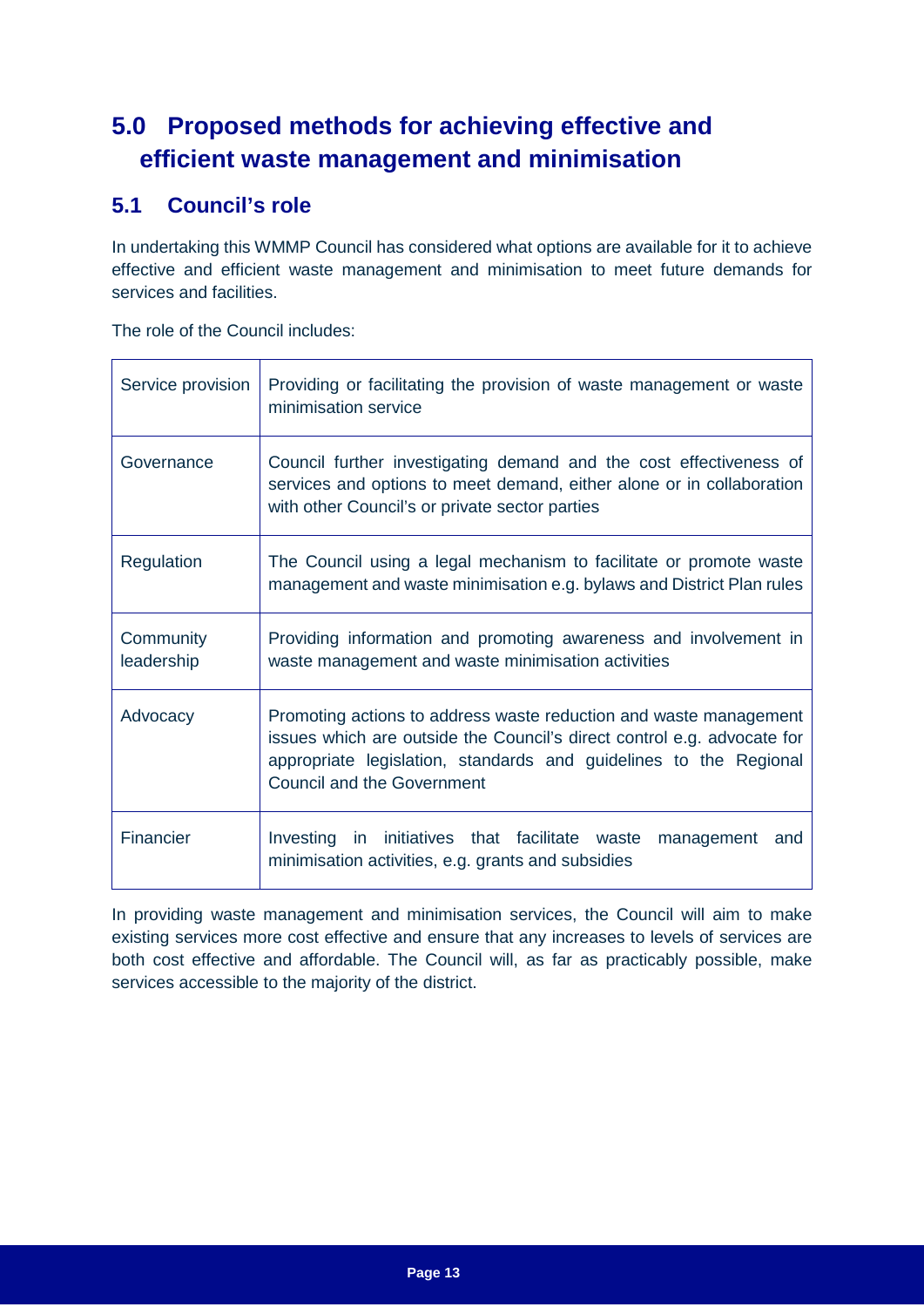### <span id="page-17-0"></span>**5.2 Collaboration with neighbouring councils on waste services**

Council is working collaboratively with neighbouring councils on waste minimisation issues and opportunities, including a regional Section 17A service delivery review. Council will continue to provide waste services and has not considered opting out of providing those services for the district at this time.

### <span id="page-17-1"></span>**5.3 Identified district waste issues**

Council has reviewed progress against the previous WMMP action plan and has identified waste issues that need to be addressed. The options considered to deal with these issues include education, regulation, and service provision. Options were assessed for alignment with the vision, goals and objectives, costs and ease of implementation before a preferred option was identified. Table 4 below provides a summary of the issues and Council's preferred option to deal with each issue.

| #                       | <b>Issue</b>                                                                 | Preferred option to respond to issue                                                                                                                                                                                                                                                          |
|-------------------------|------------------------------------------------------------------------------|-----------------------------------------------------------------------------------------------------------------------------------------------------------------------------------------------------------------------------------------------------------------------------------------------|
| 1                       | Increasing percentage of kerbside<br>refuse is being disposed to landfill    | See issue 2 below - change frequency of recycling<br>collection services<br>Refer Part 3 of WA Issue 2 (d)                                                                                                                                                                                    |
| $\overline{2}$          | Capacity of wheelie bins and<br>frequency of kerbside collection<br>services | Fortnightly collection for mixed recycling (yellow bin -<br>increased from four weekly) and eight weekly collection<br>of glass bottles and jars (blue bin - decreased from four<br>weekly). Fortnightly collection of household rubbish<br>(red bin) retained Refer Part 3 of WA Issue 2 (d) |
| 3                       | Fees and charges for waste services                                          | Set fees and charges that are cost-effective, fair and<br>equitable, incentivise waste reduction, and support<br>improved resource recovery<br>Refer Part 3 of WA Issue 3 (b)                                                                                                                 |
| $\overline{\mathbf{4}}$ | Meeting differing needs of rural and<br>urban households and businesses      | Develop a policy for when and how to service areas<br>beyond those currently serviced by Council's collection<br>route<br>Refer Part 3 of WA Issue 4 (a)                                                                                                                                      |
| 5                       | Biosolids disposal                                                           | Investigate alternatives to landfill disposal for the<br>management of biosolids Refer Part 3 of WA Issue 5<br>(a)                                                                                                                                                                            |
| 6                       | Hazardous waste disposal                                                     | Introduce hazardous waste disposal services for<br>domestic quantities of hazardous waste by way of<br>facilities at council transfer stations<br>Refer Part 3 of WA Issue 6 (d)                                                                                                              |
| $\overline{7}$          | Construction and demolition waste<br>going to landfill                       | Monitor quantities and investigate potential diversion<br>opportunities, potentially in collaboration with the waste<br>industry or neighbouring councils Refer Part 3 of WA<br>$Is5u2$ (a)                                                                                                   |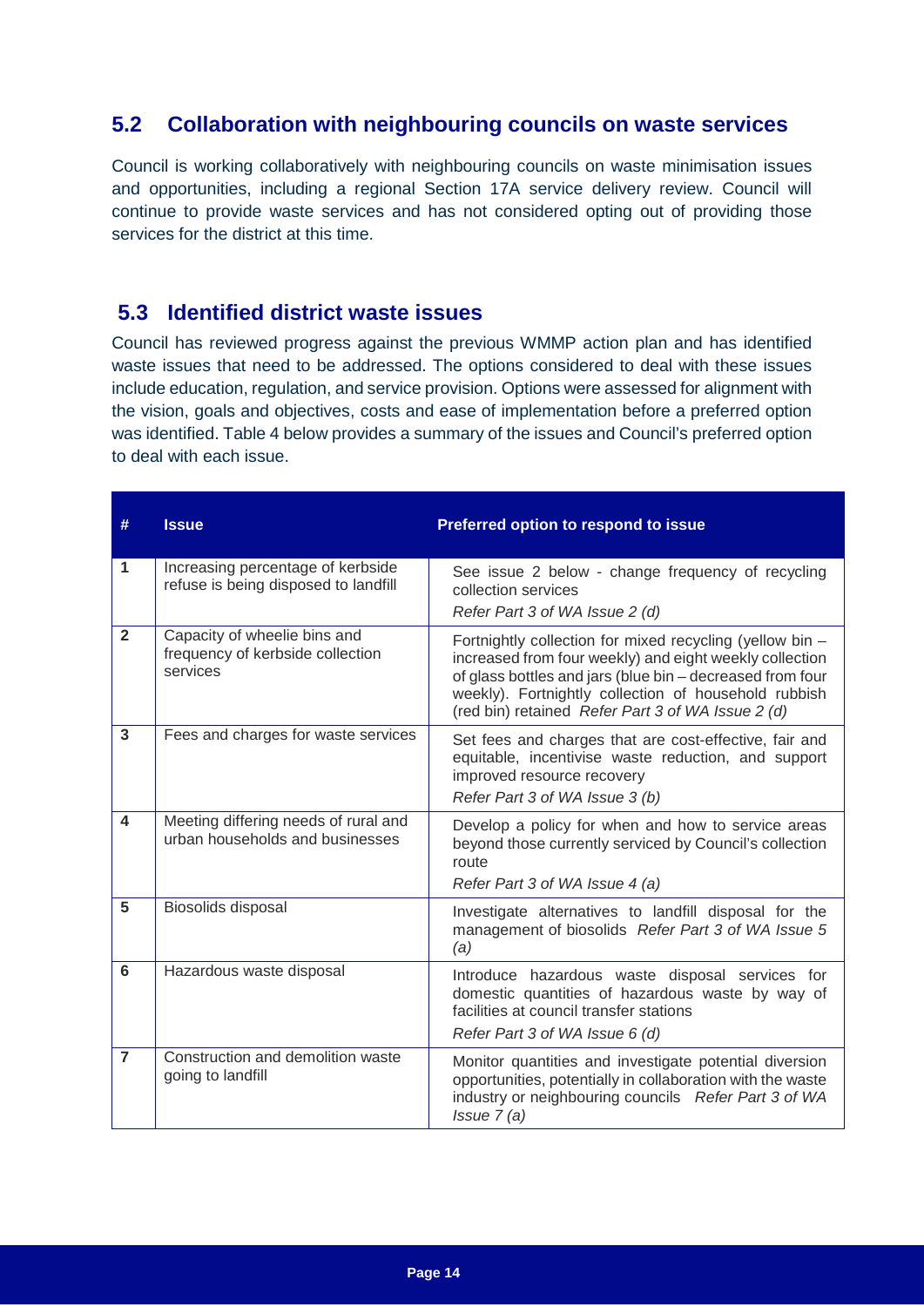| -# | Issue                         | <b>Preferred option to respond to issue</b>                                                                                                                      |
|----|-------------------------------|------------------------------------------------------------------------------------------------------------------------------------------------------------------|
| -8 | Public place waste management | Undertake a stocktake of the approaches used<br>and develop objectives and levels of service that<br>recognise different needs<br>Refer Part 3 of WA Issue 8 (a) |

<span id="page-18-3"></span>**Table 4 Summary of District specific issues and preferred option to respond to each issue**

A full description of these issues and a high-level assessment of all options is included in Part 3 of the WA.

# <span id="page-18-0"></span>**Part B**

## <span id="page-18-1"></span>**1.0 Action Plan**

## <span id="page-18-2"></span>**1.1 Action Plan**

The proposed action plan shows how Council's proposed actions address the key issues and how the activities will be funded.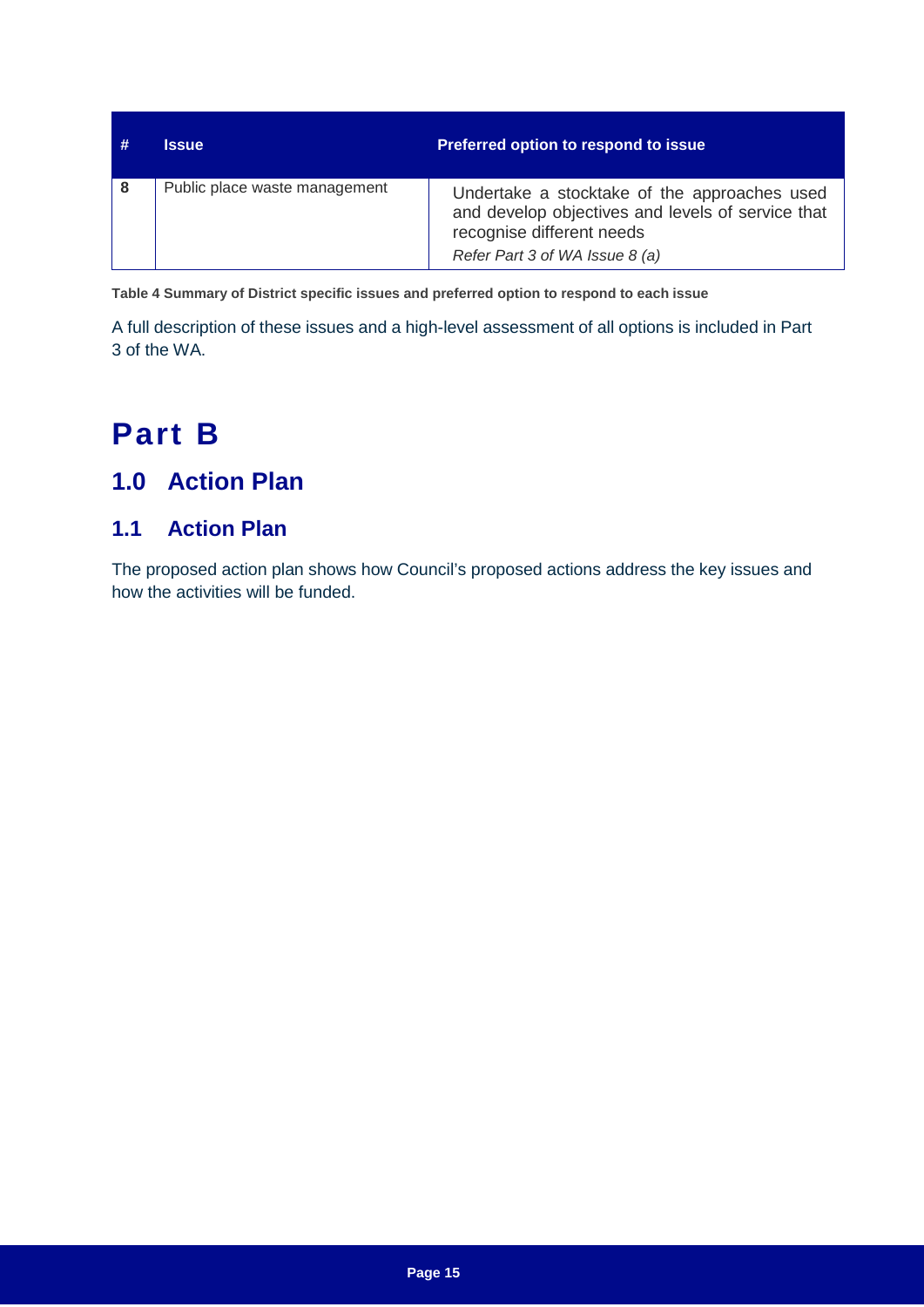| <b>Objective</b>                                                                          | <b>Action</b>                                                                                                                                                                                                                                                                                                                                                       | <b>New/existing</b> | <b>Implementation</b><br>timeframe | <b>Funding</b><br>source       |
|-------------------------------------------------------------------------------------------|---------------------------------------------------------------------------------------------------------------------------------------------------------------------------------------------------------------------------------------------------------------------------------------------------------------------------------------------------------------------|---------------------|------------------------------------|--------------------------------|
| 1. Provide<br>opportunities<br>to minimise                                                | Develop a Solid Waste bylaw to support best practice waste management and<br>minimisation                                                                                                                                                                                                                                                                           | Existing            | 2018/19                            | General rates                  |
| waste through<br>reduction,<br>reuse,<br>recycling and<br>recovery (in<br>priority order) | Work closely with Ngai Tahu and the wider Maori community on waste and resource<br>stewardship issues in Central Otago. Adopt strategies which incorporate Maori<br>approaches to waste and resource stewardship; recognising the relationship of Maori<br>and their culture and traditions with their ancestral lands, water, sites, wahi tapu and<br>other taonga | Existing            | Ongoing                            | General rates                  |
| (Issue 1, 2, 4, 7, &<br>8)                                                                | Encourage and support community based solutions for the exchange, trade or resale of<br>reusable items. Establish infrastructure at transfer stations and in rural communities as<br>required (Cromwell and other sites to be identified)                                                                                                                           | Existing            | 2018-2020                          | General rates                  |
|                                                                                           | Develop triggers in the demolition consent process that encourage reuse of demolition<br>materials, minimise waste, and ensure safe disposal of waste materials. Potential link<br>to Solid Waste bylaw development                                                                                                                                                 | Existing            | 2018/19                            | General rates                  |
|                                                                                           | Integrate recovery, recycling and waste disposal infrastructure at key locations to<br>encourage greater diversion from landfill                                                                                                                                                                                                                                    | Existing            | Ongoing                            | General rates<br>Targeted rate |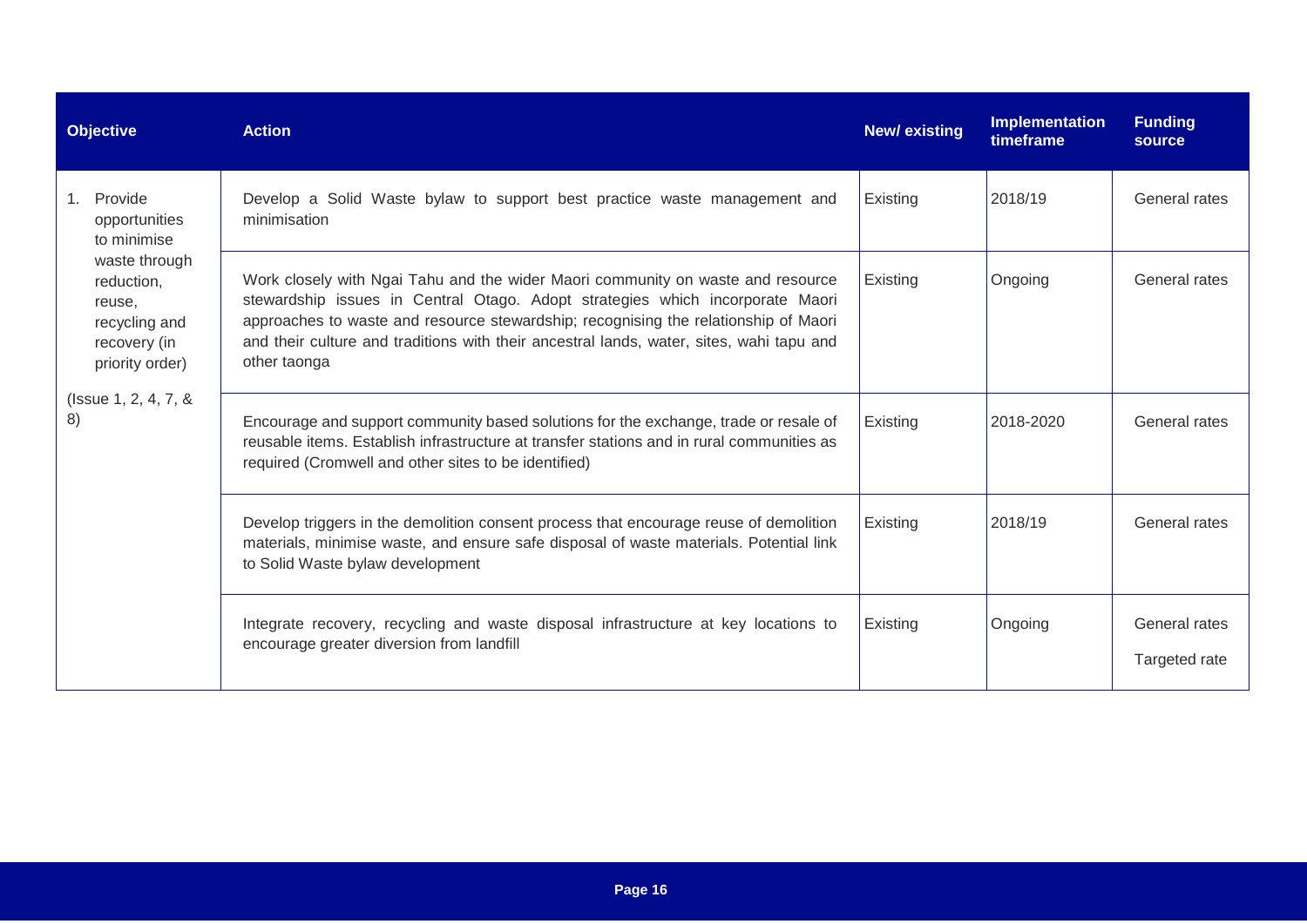| <b>Objective</b>                         | <b>Action</b>                                                                                                                                                                                                                                                                                                                                         | <b>New/existing</b> | Implementation<br>timeframe | <b>Funding</b><br>source        |
|------------------------------------------|-------------------------------------------------------------------------------------------------------------------------------------------------------------------------------------------------------------------------------------------------------------------------------------------------------------------------------------------------------|---------------------|-----------------------------|---------------------------------|
|                                          | Expand the kerbside recycling routes and network of recycling drop-off centres when<br>required to meet the growing needs of our communities (consider areas not included in<br>Council's kerbside collection area). Develop a policy for when and how to service areas<br>beyond those currently serviced by Council's collection route.             | Existing            | Ongoing                     | General rates<br>Targeted rates |
|                                          | Identify recycling options for specific material streams                                                                                                                                                                                                                                                                                              | Existing            | Ongoing                     | General rates                   |
|                                          | Change the frequency of recycling collections to better meet customer demand by<br>providing fortnightly collection for mixed recycling (yellow bin - increased from four<br>weekly) and eight weekly collection of glass bottles and jars (blue bin - decreased from<br>four weekly). Fortnightly collection of household rubbish (red bin) retained | <b>New</b>          | 2018/19                     | General rates                   |
|                                          | Monitor quantities of construction and demolition waste and investigate potential<br>diversion opportunities, potentially in collaboration with the waste industry or<br>neighbouring councils                                                                                                                                                        | <b>New</b>          | 2018/19                     | General rates                   |
|                                          | Undertake a stocktake of the approaches used for public place waste management and<br>develop objectives and service that recognize different needs of different facilities                                                                                                                                                                           | <b>New</b>          | 2018/19                     | General rates                   |
| 2. Educate<br>producers and<br>consumers | Provide support and facilitate learning opportunities to increase wise resource use,<br>increase environmental sustainability and minimise waste (includes school programs<br>and resource stewardship such as Enviroschools, Sustainable Living Programme)                                                                                           | Existing            | Ongoing                     | Waste levy                      |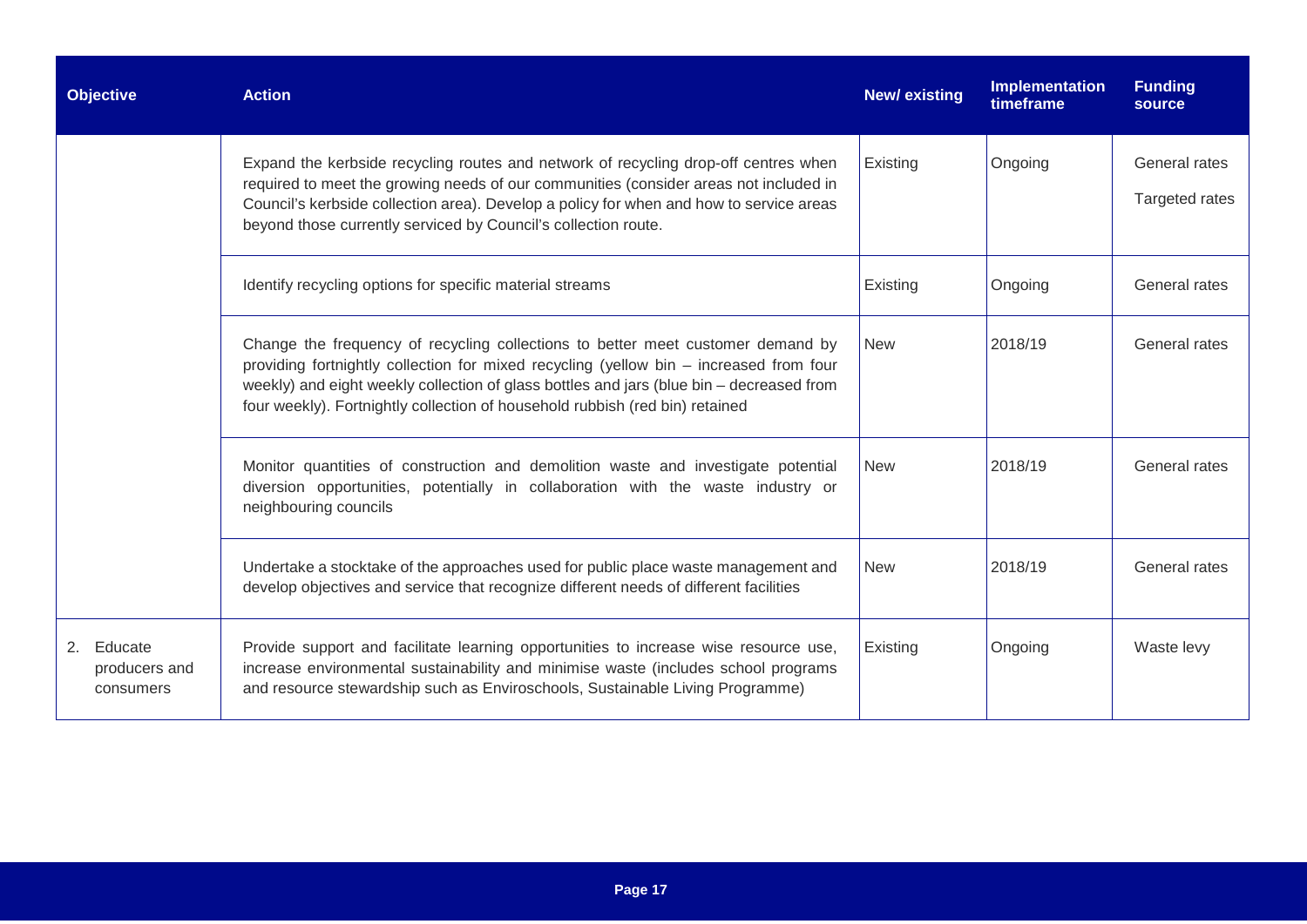| <b>Objective</b>                                                | <b>Action</b>                                                                                                                                                                                                         | <b>New/existing</b>        | Implementation<br>timeframe | <b>Funding</b><br>source |
|-----------------------------------------------------------------|-----------------------------------------------------------------------------------------------------------------------------------------------------------------------------------------------------------------------|----------------------------|-----------------------------|--------------------------|
| about options<br>and<br>responsibilities                        | Encourage greater participation in the existing kerbside recycling collection through a<br>targeted education campaign                                                                                                | Existing                   | Ongoing                     | General rates            |
| (Issue 1 & 2)                                                   | Support any change to recycling collection cycles (Council to consult on providing a<br>fortnightly mixed recyclables and 8 weekly glass bottles and jar collection service)<br>through a targeted education campaign | <b>New</b>                 | 2018/19                     | General rates            |
| 3.<br>Avoid or<br>mitigate any                                  | Encourage the Otago Regional Council to review the Regional Waste Plan 1997                                                                                                                                           | Existing                   | Ongoing                     | General rates            |
| adverse<br>effects on<br>public health<br>or the<br>environment | Manage Council cleanfill sites to ensure disposal of cleanfill material only and ensure<br>operation in line with best practice. Could be considered as part of the development of<br>a Solid Waste Bylaw.            | Existing                   | Ongoing                     | General rates            |
| $($ Issue 5 $)$                                                 | Investigate alternatives to landfill disposal for the management of biosolids                                                                                                                                         | Updated Existing   Ongoing |                             | General rates            |
|                                                                 | Investigate the opportunity to join Queenstown Lakes District Council in a<br>vermicomposting trial at the Victoria Flats landfill.                                                                                   | <b>New</b>                 | 2018/19                     | General rates            |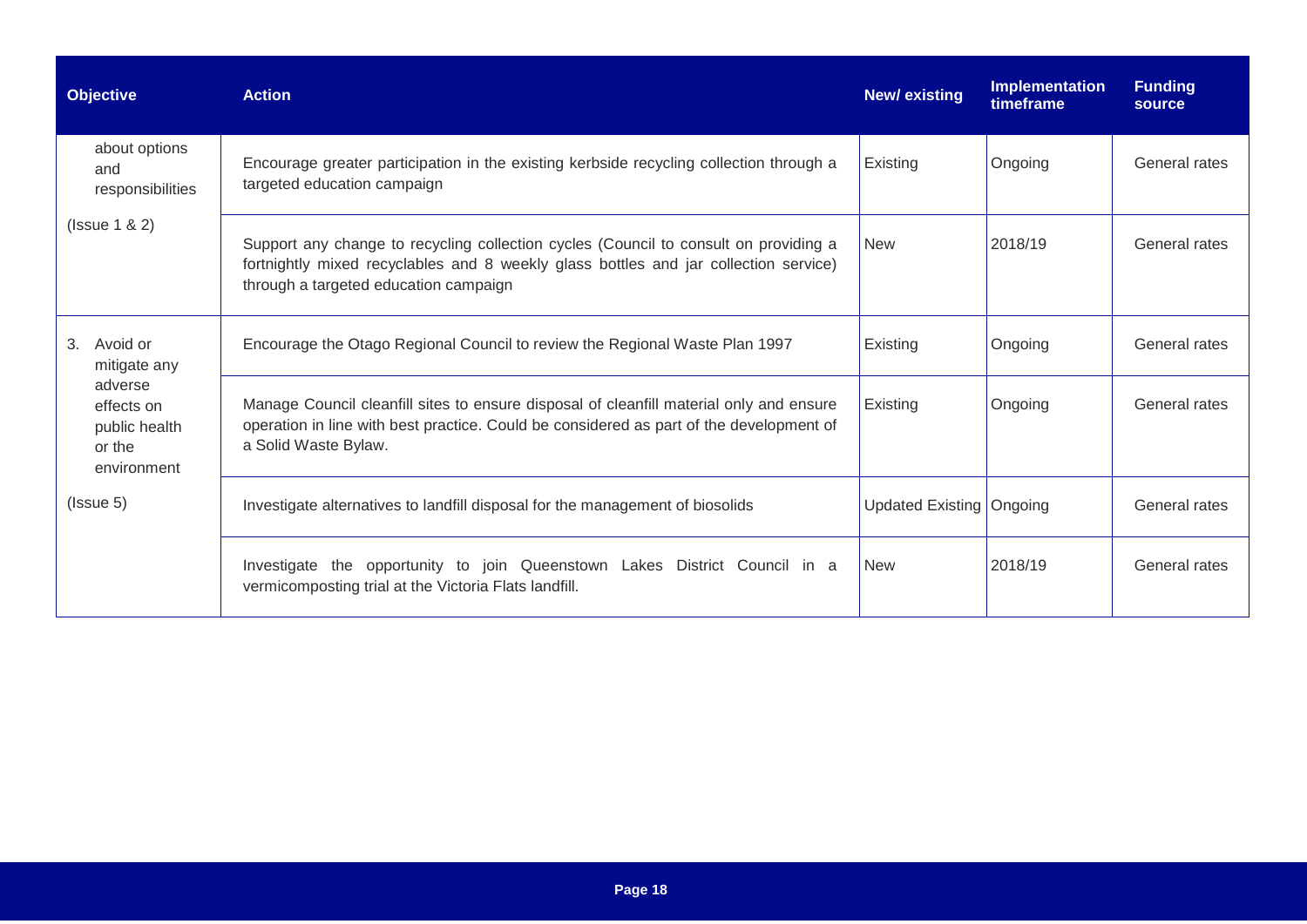| <b>Objective</b>                                                                 | <b>Action</b>                                                                                                                                                                                              | <b>New/existing</b>      | Implementation<br>timeframe | <b>Funding</b><br>source                        |
|----------------------------------------------------------------------------------|------------------------------------------------------------------------------------------------------------------------------------------------------------------------------------------------------------|--------------------------|-----------------------------|-------------------------------------------------|
| 4. Provide cost<br>effective and<br>safe waste<br>services<br>$($ Issue $3 & 6)$ | Provide facilities at Council transfer stations for domestic quantities of hazardous waste                                                                                                                 | Updated Existing 2018/19 |                             | General rates                                   |
|                                                                                  | Consider pricing policy for cleanfill disposal and develop a long term strategy for<br>provision of this service within the community                                                                      | Existing                 | 2018/19                     | General rates                                   |
|                                                                                  | Review the number of commercial properties using the Council service, and the<br>commercial waste targeted rate, to determine whether a commercial opt out option<br>should be made available              | New                      | 2018/19                     | Targeted rates                                  |
|                                                                                  | Provide a cost effective equitable service for customers using price as a tool to support<br>changes to behaviour to maximise recycling and minimise waste to landfill                                     | <b>New</b>               | 2018/19                     | General rates<br>Targeted rates<br>User charges |
|                                                                                  | Set fair and reasonable charges for Greenwaste drop off points that are within market<br>rates and cover the cost of providing the service and to encourage better quality<br>greenwaste being dropped off | <b>New</b>               |                             | User charges                                    |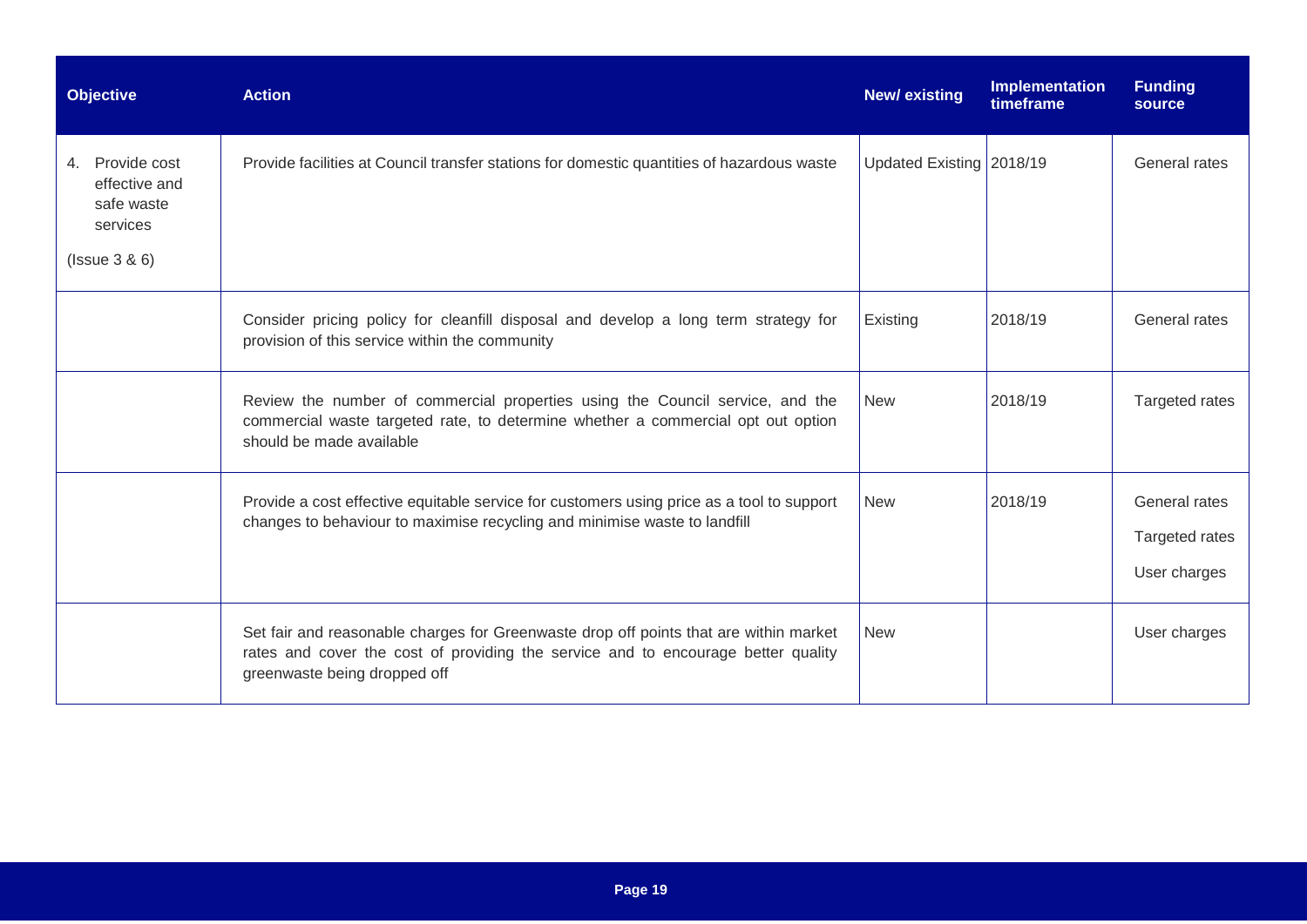| <b>Objective</b>                                                               | <b>Action</b>                                                                                                                                                                                             | New/existing | <b>Implementation</b><br>timeframe | <b>Funding</b><br>source |
|--------------------------------------------------------------------------------|-----------------------------------------------------------------------------------------------------------------------------------------------------------------------------------------------------------|--------------|------------------------------------|--------------------------|
| 5. Engage with<br>the community<br>on Council's<br>progress<br>$($ Ssue 1 & 2) | Provide ongoing communication to members of the public with regards to Council's<br>progress on delivering the objectives and action plan outlined in the Waste Management<br>and Minimisation Plan 2018. | <b>New</b>   |                                    | General rates            |

<span id="page-23-0"></span>**Table 5 Proposed WMMP Action Plan (condensed) – showing both existing and new actions**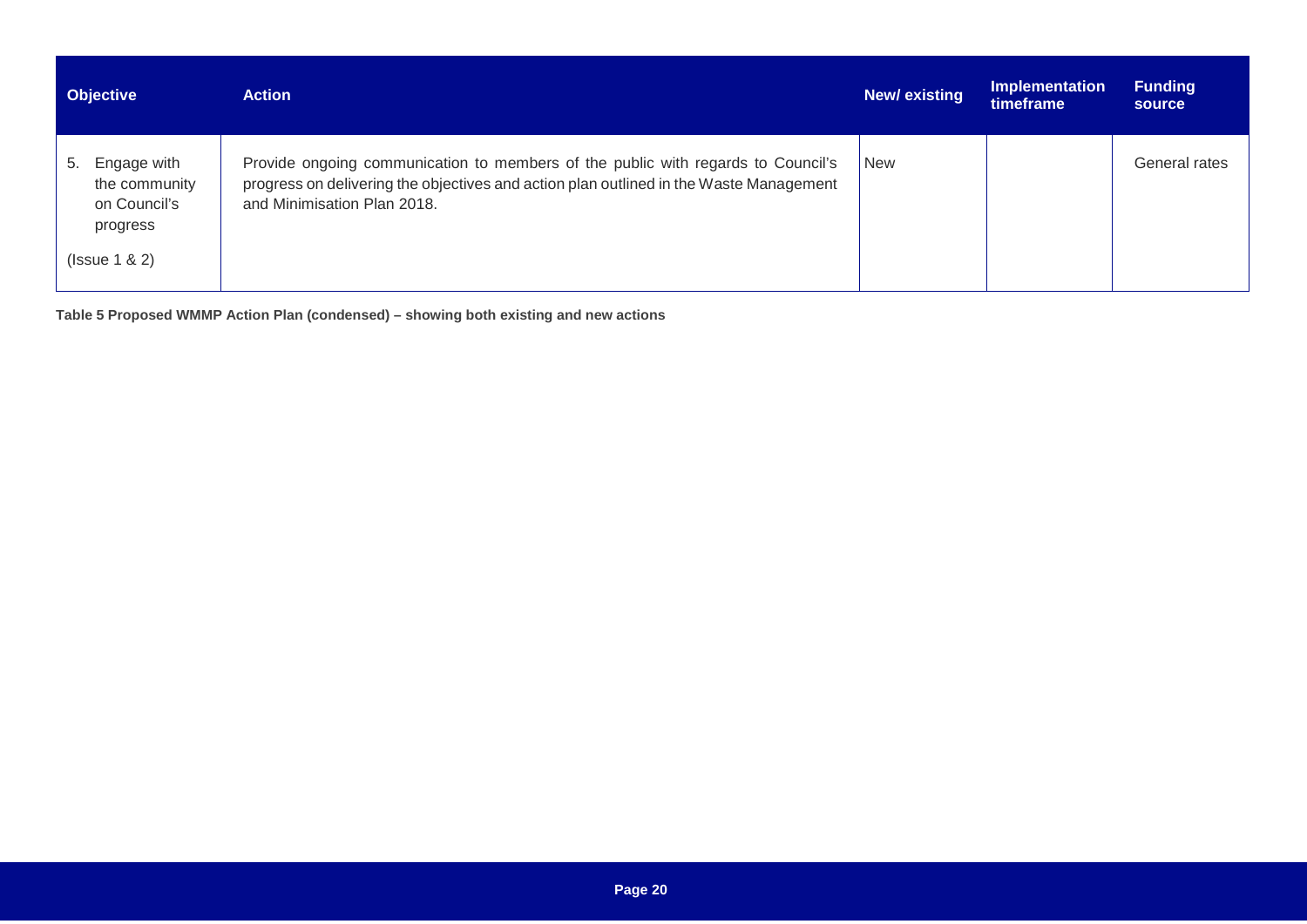## <span id="page-24-0"></span>**2.0 Funding**

### <span id="page-24-1"></span>**2.1 Funding the plan**

The action plan will be funded using the suite of tools available to Council in the delivery of solid waste services. The activities will be funded by:

- general rates
- targeted rates
- fees and charges (including gate fees, licensing fees, user pays)
- subsidies and grants
- debt (if required)

Through the action plan, it is expected that the cost for the provision of the services will not increase.

## <span id="page-24-2"></span>**2.2 Waste minimisation levy funding expenditure**

Council will continue to use the Waste Minimisation Levy funding income to fund waste education, investigations, trials, and to fund capital expenditure for diversion facility upgrades.

### <span id="page-24-3"></span>**2.3 Grants**

Section 47 of the Waste Minimisation Act gives councils the ability to give grants to a person, organisation or group to promote or achieve waste management and minimisation. Under this WMMP, the Council will give grants at its discretion and on any terms of condition it deems appropriate provided there is an allocated and approved budget for that activity.

## <span id="page-24-4"></span>**3.0 Monitoring, evaluating and reporting progress**

### <span id="page-24-5"></span>**3.1 Monitoring and evaluation**

The Council intends to monitor and report on progress regarding the WMMP. Accurate information on how services provided by Council are performing is essential for monitoring the effectiveness of the Plan's vision, objectives, goals and methods and planning for future demand.

Council's current levels of service and performance measures are in the 2015-2025 Long Term Plan and are focussed on:

• engaging the community in waste reduction and the wiser use of resources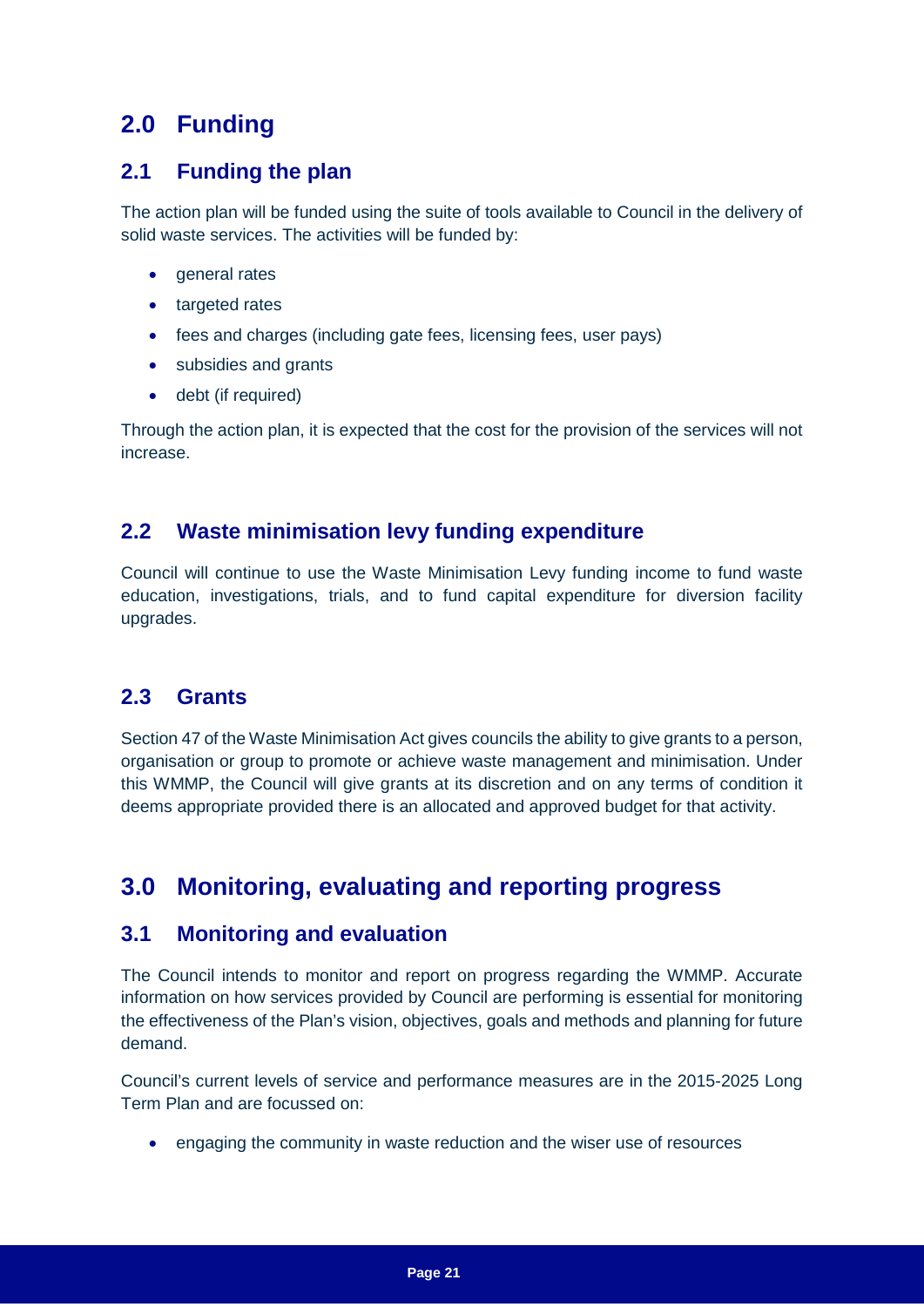• providing compliant waste systems and facilities

Council will review its key performance indicators as part of the 2018-2028 Long Term Plan. Data will be gathered through community satisfaction surveys, Council records (Call Centre records, KPIs, etc.), contractors and Solid Waste Analysis Protocol Audits (SWAPs). Progress will be reported through Council publications, website and the annual report.

## <span id="page-25-0"></span>**4.0 Reporting**

The Council will report progress of the implementation and effectiveness of this WMMP through:

- Annual Reports
- Council's website

The Council will also provide progress reports of expenditure of its waste levy funds to the Ministry for the Environment.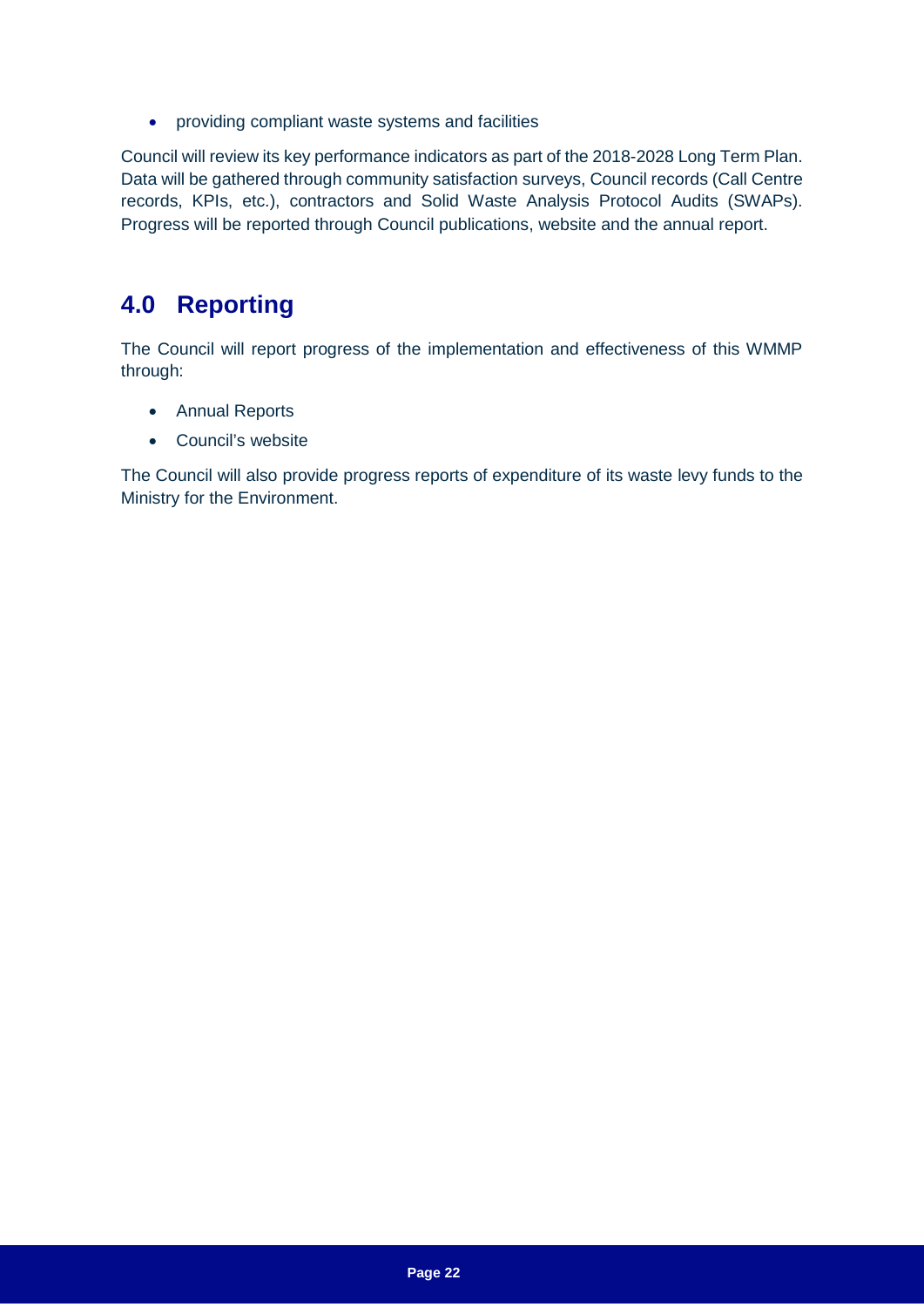# <span id="page-26-0"></span>**Glossary**

## **Key Definitions and abbreviations**

| Clean fill/clean<br>fill material  | inert materials disposed of, into or onto land, at a consented clean fill.<br>Materials typically include construction and demolition waste such as<br>concrete, uncontaminated soil and rock.                                                                                                                                                                                             |
|------------------------------------|--------------------------------------------------------------------------------------------------------------------------------------------------------------------------------------------------------------------------------------------------------------------------------------------------------------------------------------------------------------------------------------------|
| Commercial<br>waste                | waste from premises used wholly or mainly for the purposes of trade or<br>business, recreation or entertainment, excluding, mines, quarries and<br>agricultural waste. May also include some household waste collected<br>by commercial operators                                                                                                                                          |
| <b>Diverted</b><br>material        | anything no longer required for its original purpose and, but for<br>commercial or other waste minimisation activities, would be disposed<br>of or discarded, and includes any materials that are recyclables,<br>compostable, or can be recovered and/or re-used, as determined by the<br>Council by resolution                                                                           |
| <b>Hazardous</b><br>waste          | waste that is potentially harmful to human and/or environmental health.<br>It typically has one or more of the following hazard properties: explosive,<br>flammable, oxidising, corrosive, radioactive, toxic or ecotoxic, or it may<br>react with air or water to have one of these properties                                                                                            |
| Household<br>waste                 | solid waste generated by households. Household waste does not<br>include divertible waste, hazardous waste, commercial waste,<br>prohibited waste, trade waste or liquid waste of any nature, or any<br>material banned or prohibited under the Council's solid waste bylaw                                                                                                                |
| Organic waste                      | compostable materials that are organic in origin and appropriate to be<br>used as feedstock for composting, and includes green waste and food<br>waste                                                                                                                                                                                                                                     |
| Recycling                          | the reprocessing of waste or diverted material to produce new materials                                                                                                                                                                                                                                                                                                                    |
| Resource<br>Recovery Park<br>(RRP) | a facility where solid waste materials such as residual waste,<br>construction and demolition waste, recyclables, organics waste and<br>household hazardous wastes are delivered for sorting or before taken<br>away for treatment, processing, recycling or disposal, and which may<br>also include a retail outlet for the re-sale of used goods and materials<br>deposited at the site. |
| Reuse shops                        | items that are salvaged or diverted from the waste stream undergo little<br>or no modification and are sold at shops run by the community or<br>territorial authorities                                                                                                                                                                                                                    |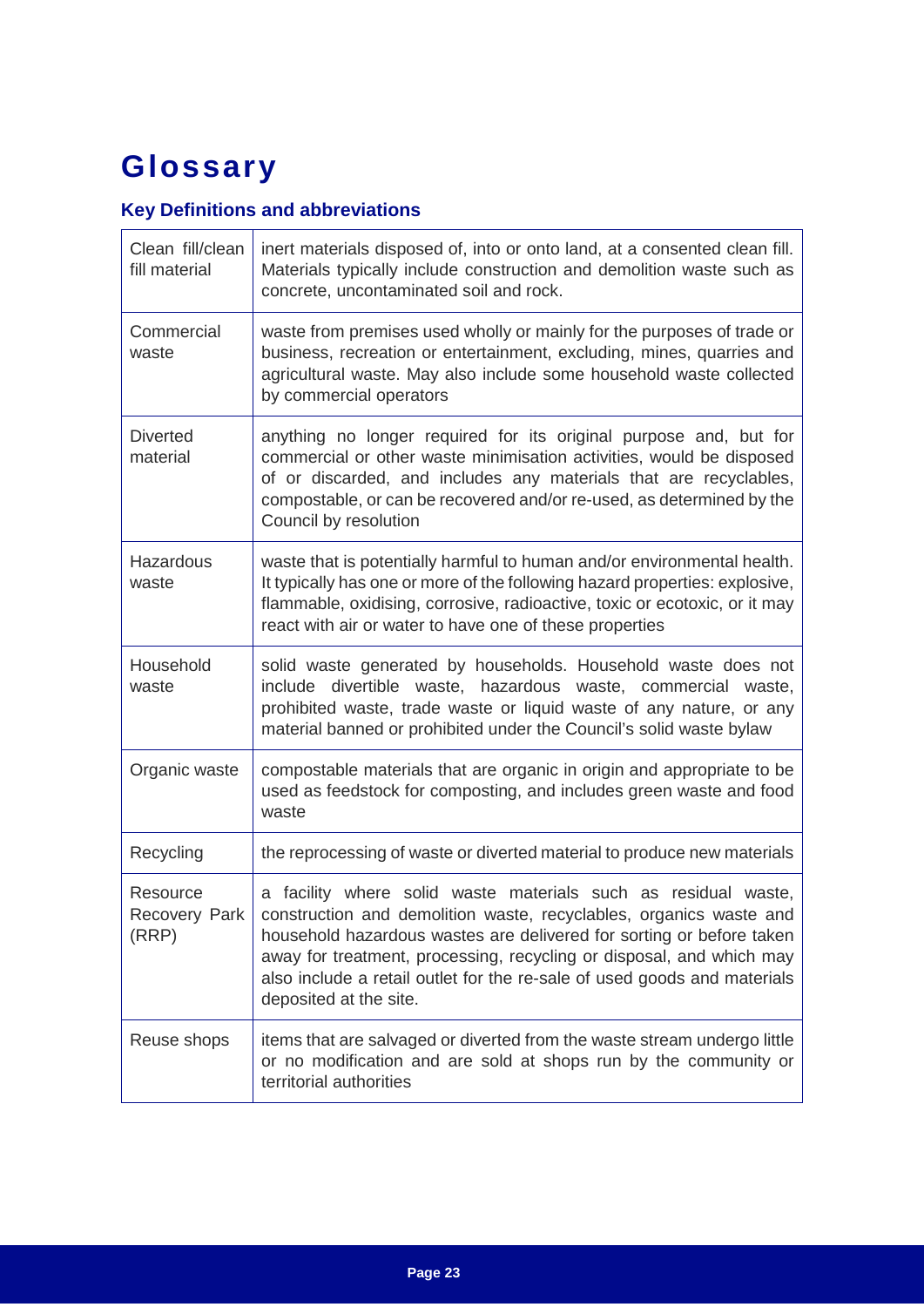| Sewage<br>treatment<br>residuals                  | solid wastes generated through the process of wastewater treatment                                                                                                                                                                                                                                                                                                                    |  |
|---------------------------------------------------|---------------------------------------------------------------------------------------------------------------------------------------------------------------------------------------------------------------------------------------------------------------------------------------------------------------------------------------------------------------------------------------|--|
| Solid<br>Waste<br>Analysis<br>Protocol<br>(SWAP): | a study to determine the composition of waste as described by the<br>Ministry for the Environment                                                                                                                                                                                                                                                                                     |  |
| Transfer<br>Station (TS)                          | a facility where solid waste materials such as residual waste,<br>construction and demolition waste, recyclables, organics waste and<br>household hazardous wastes are delivered for consolidation before<br>being taken away for treatment, processing, recycling or disposal                                                                                                        |  |
| Waste                                             | anything disposed of, or discarded, and:<br>includes a type of waste that is defined by its composition or<br>$\bullet$<br>source (for example, organic waste, electronic waste, or<br>construction and demolition waste), and<br>to avoid doubt, includes any component or element of diverted<br>$\bullet$<br>material, if the component or element is disposed of or<br>discarded. |  |
| Waste disposal<br>levy                            | a levy imposed under the Waste Minimisation Act 2008 on waste                                                                                                                                                                                                                                                                                                                         |  |
| Waste<br>minimisation                             | the reduction of waste and the reuse, recycling and recovery of waste<br>and diverted material                                                                                                                                                                                                                                                                                        |  |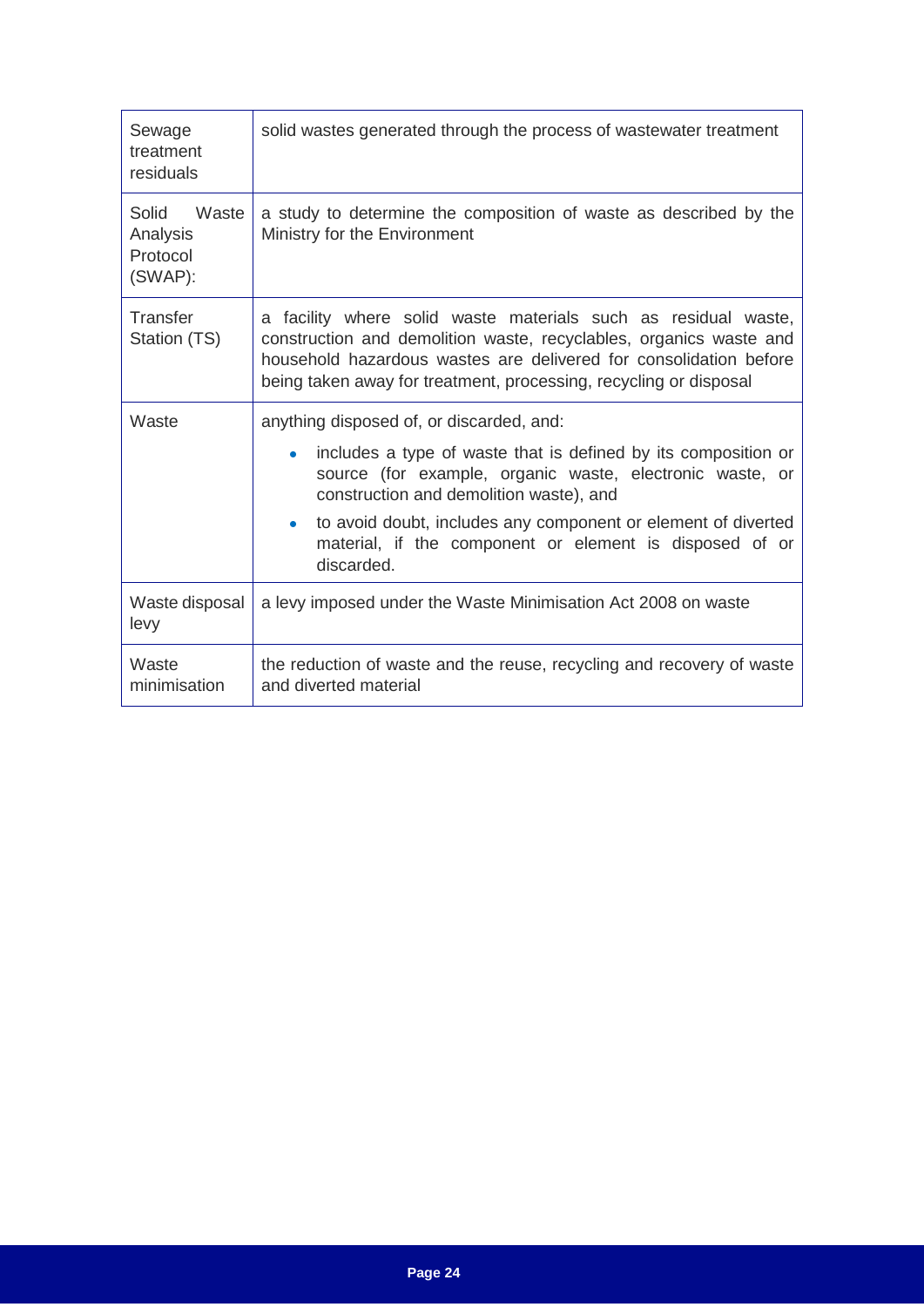# <span id="page-28-0"></span>**Part C**

## <span id="page-28-1"></span>**Appendix A – Legislative Context**

#### **The New Zealand Waste Strategy 2010**

The New Zealand Waste Strategy 2010 provides the Government's strategic direction for waste management and minimisation in New Zealand. This strategy was released in 2010 and replaced the 2002 Waste Strategy. The New Zealand Waste Strategy has two goals. These are to:

- reduce the harmful effects of waste
- improve the efficiency of resource use

The strategy's goals provide direction to central and local government, businesses (including the waste industry), and communities on where to focus their efforts to manage waste. The strategy's flexible approach ensures waste management and minimisation activities are appropriate for local situations.

Under section 44 of the Waste Management Act 2008, in preparing their waste management and minimisation plan (WMMP) councils must have regard to the New Zealand Waste Strategy, or any government policy on waste management and minimisation that replaces the strategy. Guidance on how councils may achieve this is provided in section 4.4.3.

#### **Waste Minimisation Act 2008**

The purpose of the Waste Minimisation Act 2008 (WMA) is to encourage waste minimisation and a decrease in waste disposal to protect the environment from harm and obtain environmental, economic, social and cultural benefits.

The WMA introduced tools, including:

- waste management and minimisation plan obligations for territorial authorities
- a waste disposal levy to fund waste minimisation initiatives at local and central government levels
- product stewardship provisions

Part 4 of the WMA is dedicated to the responsibilities of a council. Councils "must promote effective and efficient waste management and minimisation within its district" (section 42). Part 4 requires councils to develop and adopt a WMMP. The development of a WMMP in the WMA is a requirement modified from Part 31 of the Local Government Act 1974, but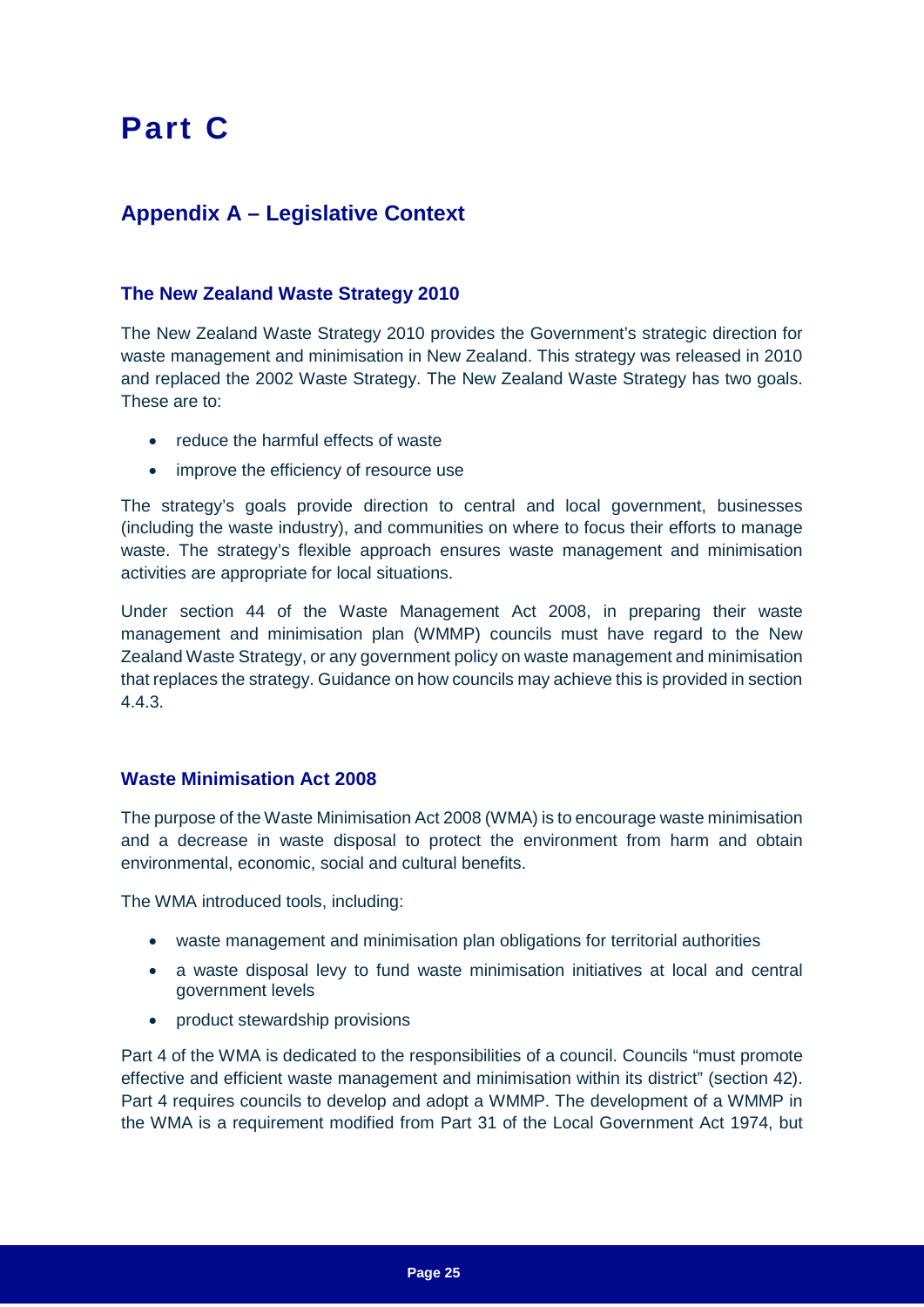with even greater emphasis on waste minimisation. To support the implementation of a WMMP, section 56 of the WMA also provides councils the ability to:

- develop bylaws
- regulate the deposit, collection and transportation of wastes
- prescribe charges for waste facilities
- control access to waste facilities
- prohibit the removal of waste intended for recycling

#### **Waste Disposal Levy**

From 1 July 2009, the Waste Minimisation Act introduced a waste disposal levy on all waste disposed of at disposal facilities, currently \$10 per tonne, to:

- raise revenue for promoting and achieving waste minimisation
- increase the cost of waste disposal, to recognise that disposal imposes costs on the environment, society, and the economy

Half of the levy money is given to territorial authorities on a population basis, and the remainder of the levy is available via a contestable fund. The portion returned to Council can only be spent to promote or achieve waste minimisation and in accordance with a Council's WMMP.

#### **Local Government Act 2002**

The Local Government Act 2002 (LGA) provides the general framework and powers under which New Zealand's democratically elected and accountable local authorities operate. The LGA contains various provisions that may apply to councils when preparing their WMMPs, including consultation and bylaw provisions. For example, Part 6 of the LGA refers to planning and decision‐making requirements to promote accountability between local authorities and their communities, and a long‐term focus for the decisions and activities of the local authority. This part includes requirements for information to be included in the long‐ term plan (LTP), including summary information about the WMMP.

#### **Bylaws**

The Council does not currently have a solid waste bylaw but may consider the use of a bylaw as an option for dealing with waste issues in the district in the future.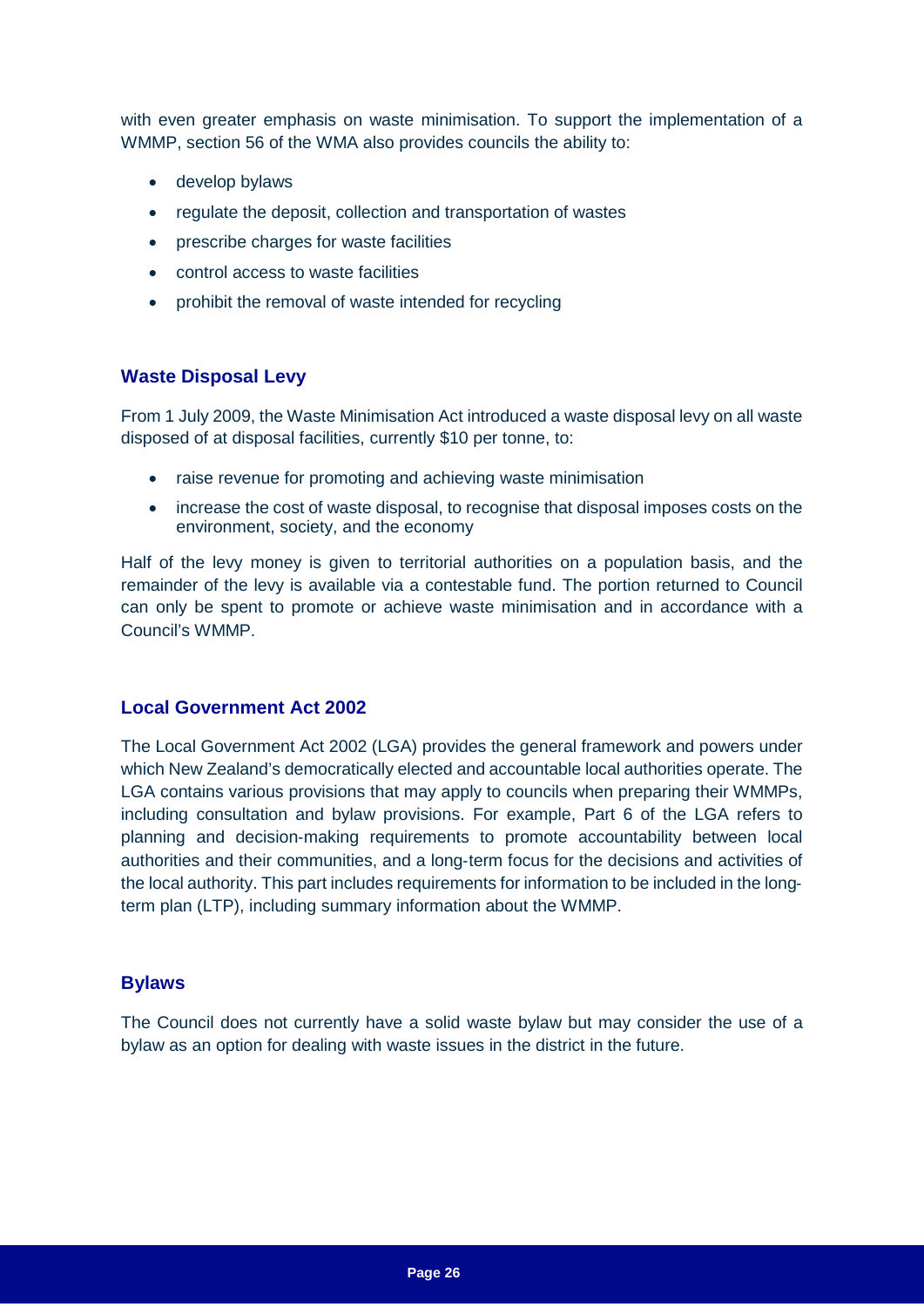#### **Resource Management Act 1991**

The Resource Management Act 1991 (RMA) promotes sustainable management of natural and physical resources. Although it does not specifically define 'waste', the RMA addresses waste management and minimisation activity through controls on the environmental effects of waste management and minimisation activities and facilities through national, regional and local policy, standards, plans and consent procedures. In this role, the RMA exercises considerable influence over facilities for waste disposal and recycling, recovery, treatment and others in terms of the potential impacts of these facilities on the environment. Under section 30 of the RMA, regional councils are responsible for controlling the discharge of contaminants into or on to land, air or water. These responsibilities are addressed through regional planning and discharge consent requirements. Other regional council responsibilities that may be relevant to waste and recoverable materials facilities include:

- managing the adverse effects of storing, using, disposing of and transporting hazardous wastes
- the dumping of wastes from ships, aircraft and offshore installations into the coastal marine area
- the allocation and use of water

Under section 31 of the RMA, Council responsibility includes controlling the effects of land‐ use activities that have the potential to create adverse effects on the natural and physical resources of their district. Facilities involved in the disposal, treatment or use of waste or recoverable materials may carry this potential. Permitted, controlled, discretionary, noncomplying and prohibited activities, and their controls, are specified in district planning documents, thereby defining further land‐use‐related resource consent requirements for waste-related facilities.

In addition, the RMA provides for the development of national policy statements and for the setting of national environmental standards (NES). There is currently one enacted NES that directly influences the management of waste in New Zealand – the Resource Management (NES for Air Quality) Regulations 2004. This NES requires certain landfills (e.g. those with a capacity of more than one million tonnes of waste) to collect landfill gases and either flare them or use them as fuel for generating electricity. Unless exemption criteria are met, the NES for Air Quality also prohibits the lighting of fires and burning of wastes at landfills, the burning of tyres, bitumen burning for road maintenance, burning coated wire or oil, and operating high‐temperature hazardous waste incinerators. These prohibitions aim to protect air quality.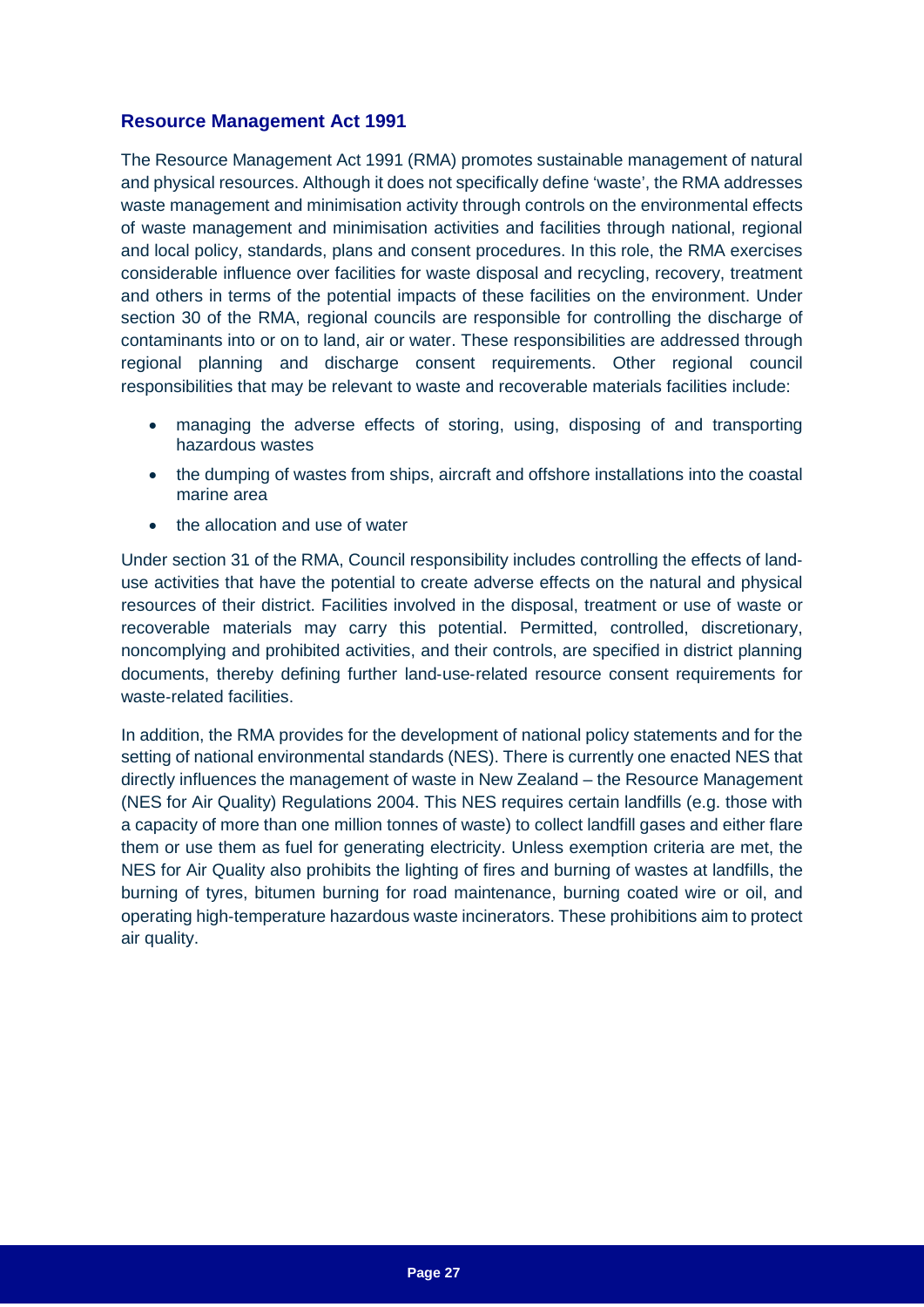#### **New Zealand Emissions Trading Scheme**

The Climate Change Response Act 2002 and associated regulations is the Government's principal response to manage climate change. A key mechanism for this is the New Zealand Emissions Trading Scheme (NZ ETS) The NZ ETS puts a price on greenhouse gas emissions, providing an incentive for people to reduce emissions and plant forests to absorb carbon dioxide.

Certain sectors are required to acquire and surrender emission units to account for their direct greenhouse gas emissions or the emissions associated with their products. Landfills that are subject to the waste disposal levy are required to surrender emission units to cover methane emissions generated from landfill. These disposal facilities are required to report the tonnages landfilled annually to calculate emissions.

### **Climate Change Response Act 2002 (Emissions Trading) and the Climate Change Amendment Act 2008**

The Climate Change Response Act 2002, Climate Change (Waste) Regulations 2010 and Amendments to the Climate Change (Unique Emissions Factors) Regulations are implemented through the New Zealand Emissions Trading Scheme (ETS). The purpose of the ETS is to reduce the amount of greenhouse gases emitted in New Zealand. The waste sector is affected by the ETS, as those who operate landfills are required to participate in the scheme and report emissions.

Although the Council no longer operates a landfill within the District, there are implications for the Council from disposing of waste to the regional landfill.

The Climate Change Amendment Act 2008 provides for disposal facility regulations and the ETS.

#### **Litter Act 1979**

Under the Litter Act 1979 it is an offence for any person to deposit litter of any kind in a public place, or onto private land without the approval of the owner. The Litter Act is enforced by territorial authorities, who have the responsibility to monitor litter dumping, act on complaints, and deal with those responsible for litter dumping. Councils reserve the right to prosecute offenders via fines and infringement notices administered by a litter control warden or officer. The maximum fines for littering are \$5,000 for a person and \$20,000 for a corporation. Council powers under the Litter Act could be used to address illegal dumping issues that may be included in the scope of a council's waste management and minimisation plan.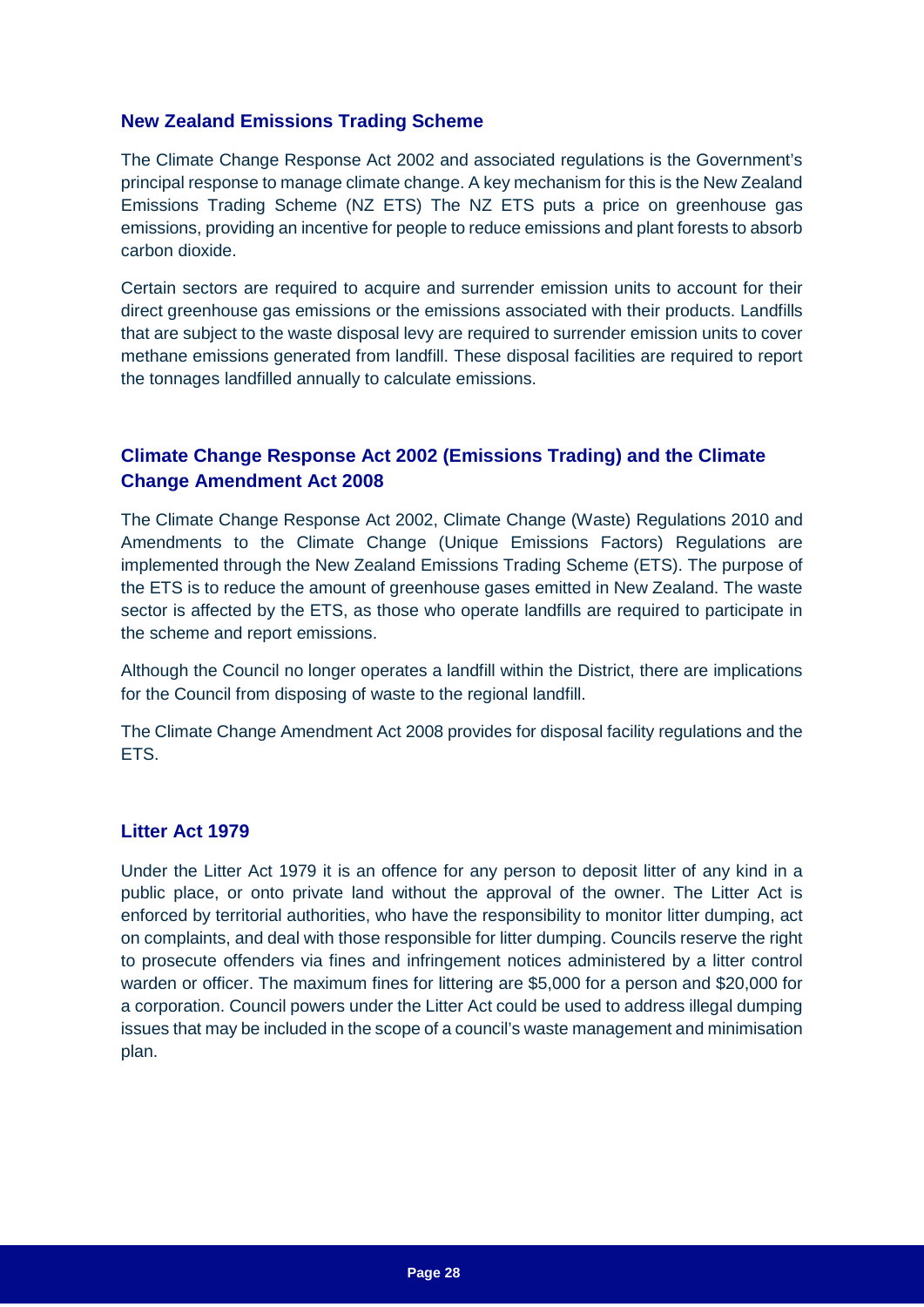#### **Health Act 1956**

The Health Act 1956 places obligations on councils (if required by the Minister of Health) to provide sanitary works for the collection and disposal of refuse, for the purpose of public health protection (Part 2 – powers and duties of local authorities, section 25). The Act specifically identifies certain waste management practices as nuisances (section 29) and offensive trades (Third Schedule). The Health Act enables councils to raise loans for certain sanitary works and/or to receive government grants and subsidies, where available. Health Act provisions to remove refuse by local authorities have been repealed.

#### **Other legislation**

Other legislation that relates to waste management and/or reduction of harm, or improved resource efficiency from waste products includes:

- Hazardous Substances and New Organisms Act 1996
- Biosecurity Act 1993
- Radiation Protection Act 1965
- Ozone Layer Protection Act 1996
- Agricultural Chemicals and Veterinary Medicines Act 1997

#### **Other waste related legislation**

Other legislation relevant to waste management and minimisation includes:

- Health and Safety at Work Act 2015 (HSWA) is New Zealand's workplace health and safety law. HSWA sets out the principles, duties and rights in relation to workplace health and safety
- Hazardous Substances and New Organisms Act 1996 that provides regulations and standards related to hazardous substances
- Local Government (Rating) Act 2002
- Health Act 1956 and its provisions for local authorities to provide for collection and disposal of refuse and other offensive matter and for the licensing of offensive trades
- Freedom Camping Act 2011 which controls freedom camping on all land controlled or managed by a particular local authority